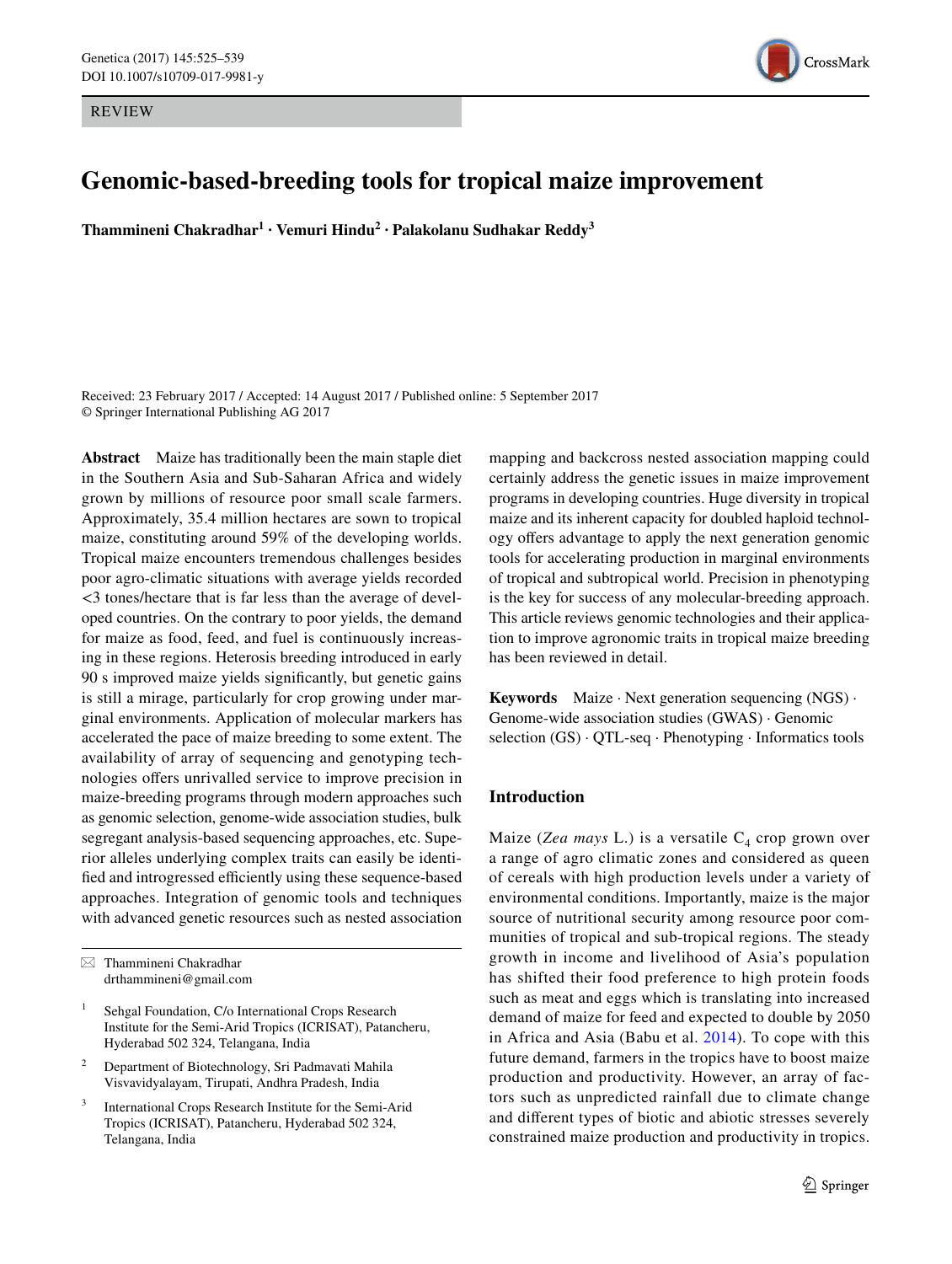The total area under maize cultivation in tropical countries is 100 million hectares with 73% share of worlds maize growing area that accounts for an average yield of 2 tones/hectare (t/ha) against 9 t/ha in temperate zones (Prasanna et al. [2014](#page-12-0)). Several African countries are still below 1 t/ha of average maize yields (Prasanna [2012a,](#page-12-1) [b](#page-12-2)). The total area under maize cultivation in different tropical geographies verses production over years is shown in Fig. [1.](#page-1-0) The huge differences in yield of tropical maize could be attributed to recurrent drought in sub-Saharan Africa, excess rain fall and flooding in South and Southeast Asia compounded with evolving pathogens and insect pests due to global climate changes (Cairns et al. [2012](#page-10-1)). Water logging and drought are major abiotic stress constraints that cause significant crop damage particularly in South and Southeast Asia, where 80% maize cultivation is still rainfed (IFAD [2002](#page-11-0); Osman et al. [2013\)](#page-12-3). Apart from this, tropical maize land races harbour rare and important alleles of biotic stress resistance that are not yet fully discovered (Dao et al. [2014](#page-10-2); Sood et al. [2014](#page-13-0)). To benefit these resources, breeders must be able to extract unique favourable alleles and transfer them into cultivated back grounds. Nevertheless, scientists are trying to address issues through classical-breeding approaches, but time constraints especially the quantitative nature of most of the yield effecting traits and local adaptation problems turned to be serious challenges. The advancements in crop genetics and genomics offer genotyping technologies such as high-throughput sequencing includes the next generation sequencing (NGS) that has improved understanding of genome-wide distribution of allele effects across the wide genetic variation (Perz-de-Castro et al. [2012;](#page-12-4) Wallace et al. [2014;](#page-13-1) Thomson [2014\)](#page-13-2). The modern genomic approaches that are discussed in the present review include molecular genetic diversity, genome-wide association studies

526 Genetica (2017) 145:525–539

(GWAS), genomic selection (GS), joint multiple population analysis, and other relevant techniques.

The invention of sequence-based genomic technologies together with modern genetic resources has revolutionized maize breeding in the recent past. The developed technologies offer new breeding tools to improve genetic gains and hope to rapidly deliver stress resistant and nutritionally superior breeding material in developing countries particularly in Sub-Saharan Africa (SSA) and South Asia regions. In this context, the present review is discussed on the recent progress in genomics of tropical maize breeding in the light of modern technologies and their potential significance. We have attempted to synthesise the genomic research in tropical maize and discussed their implications in marker-assistedbreeding (MAB) programs. We have also discussed the challenges in modern genomics that may form substrate for research and development in tropical maize improvement.

## **Shift from classical to modern breeding**

Maize has the longest history of breeding for yield and other agronomic traits under stress environments through the traditional breeding methods (Duvick [1977](#page-11-1); Duvick et al. [2004](#page-11-2)). Hybrid breeding, particularly the knowledge and experience of double cross hybrids introduced in the early 1960s, has been widely adopted to improve tropical maize production and productivity (Fraley [2009\)](#page-11-3). Two major technologies of the 20th century that have made positive impact on maize productivity and breeding efficiency are molecular breeding and doubled haploid (DH) technologies. The continuous challenges that maize crop is undergoing due to dynamic global climate changes and the thirst of science has led to the development of an interdisciplinary science called molecular plant breeding that is revolutionizing crop improvement in the 21st

<span id="page-1-0"></span>**Fig. 1** Area of cultivation verses production in maize under various tropical ecologies. *Mha* Metric Hectare, *Mt* Metric ton, *SA* South Asia, *LA* Latin America, *SSA* Sub-Saharan Africa

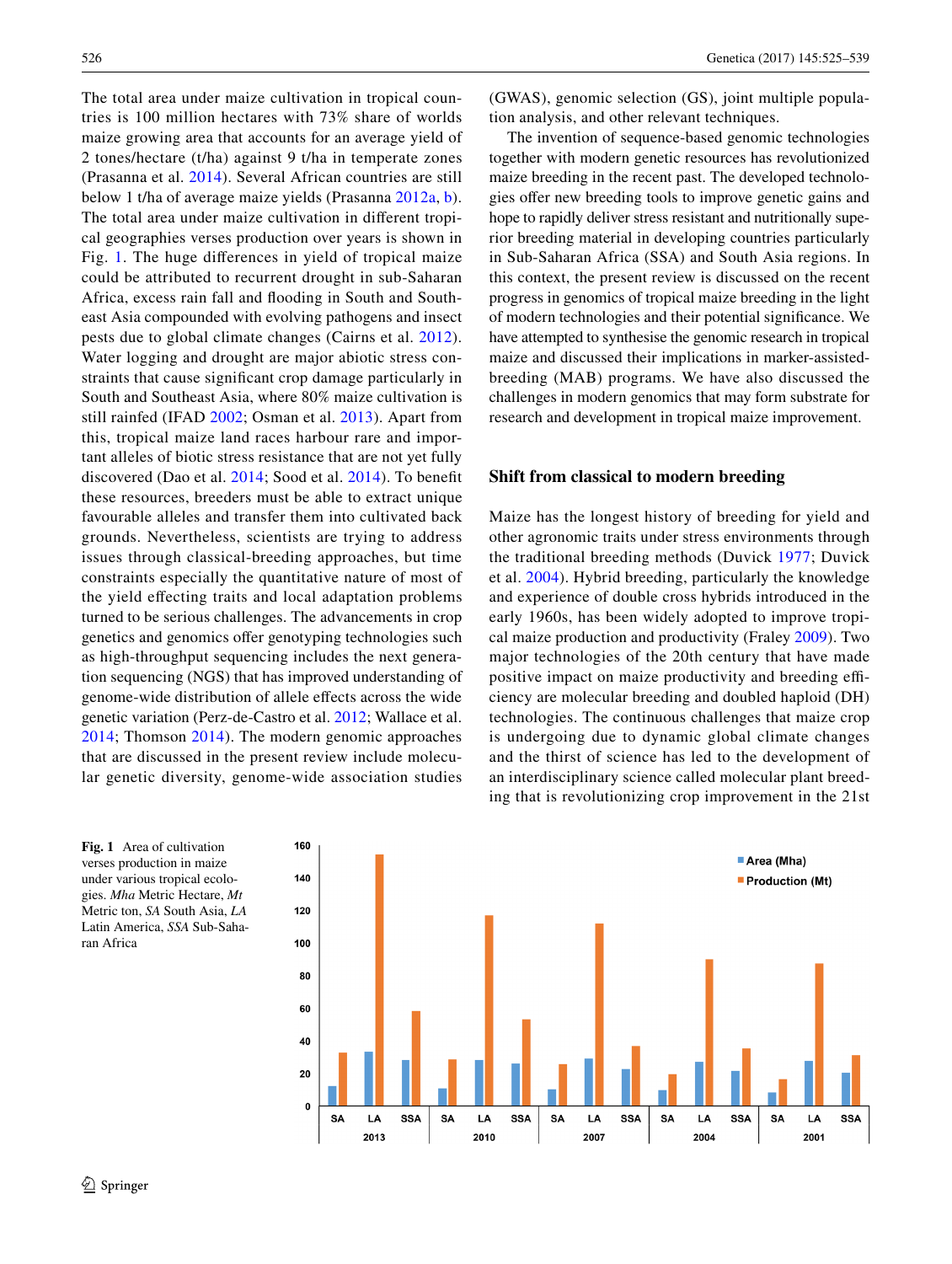century. This integrates the conventional plant breeding with advances in biotechnology and genomic research through marker-assisted breeding that has direct impact on maize improvement in Asia and Africa (Prasanna et al. [2010](#page-12-5); Semagn et al. [2014\)](#page-12-6). Simple sequence repeats (SSR)-based genetic marker technology developed in the last 2 decades has metamorphosed tropical maize research in better understanding of heterotic pattern, trait association studies, recurrent, and back ground selection through marker-assisted back cross breeding (MABB) and also in early selection of complex traits (Prasanna and Hoisington [2003](#page-12-7); Benchimol et al. [2005;](#page-10-3) Shehata et al. [2009](#page-13-3)). Earlier studies using SSR markers by Sibov et al. ([2003\)](#page-13-4) at International Maize and Wheat Improvement Center (CIMMYT) revealed less genetic purity and high heterozygosity in inbreds derived from tropical germplasm. SSR markers for many complex traits such as drought have been developed in maize, validated, and successfully deployed to practical breeding programs. In a product line development program, low-phytate locus (*Ipa*2) has been successfully transferred into an elite tropical inbred UMI 395 through MABB using a co-dominant SSR (umc2230) marker (Tamilkumar et al. [2014](#page-13-5)). The second generation genomic technologies discovered after 2000 has shifted crop genomic research from marker-assisted breeding to marker-based breeding. Translation of genomics results of maize into product line development has begun during this period. The maize HapMaps developed through international collaborations using diverse inbred lines have discovered millions of single nucleotide polymorphism

<span id="page-2-0"></span>**Fig. 2** Schematic representation of genomic-assisted breeding for tropical maize improvement. Sequence-based genomic tools when clubbed with genetic resources and phonemic pipelines play an important role in genome-wide genetic marker discovery which in turn are very useful in designing strategies that improve genetic gain in tropical maize. *NAM* nested association mapping, *BCNAM* back cross nested association mapping, *RILS* recombinant inbred lines, *NILS* near-isogenic lines, *GBS* genotype by sequencing, *RAD seq* restriction site-associated DNA sequencing, *DDRAD seq* double digest RAD sequencing, *WGRS* whole genome resequencing, *GWAS* genome-wide association study

(SNPs) that can be used to advance mapping power and also to identify rare alleles that help in marker trait associations (Chia et al. [2012;](#page-10-4) Gore et al. [2009](#page-11-4)).

Parallel to the developments of NGS technologies, research in genetics has discovered novel genetic resources that can utilise the benefits of genomics to gain the maximum genetic gains. Multi-parental crossing designs developed in maize combines the alleles across the locations and also increases the diversity and resolution of quantitative trait loci (QTL) mapping studies (Giraud et al. [2014\)](#page-11-5). One such population developed in maize is Nested Association Mapping (NAM) population by crossing 25 diverse inbred lines with common parent (McMullen et al. [2009\)](#page-11-6) that combines the advantages of both linkage mapping and association mapping. Possible role of various genomic approaches utilising these improved genetic resources in accelerating tropical maize breeding has been discussed below. An overview of the NGS-derived-breeding strategies and genetic resources in enhancing maize genetic gains is depicted in Fig. [2.](#page-2-0)

# **Sequencing chemistries and genotyping technologies**

The recent revolutions in sequencing and genotyping technologies offer exciting tools that help in increasing the genetic gains of tropical maize. Since the reference genome sequences (Schnable et al. [2009;](#page-12-8) Vielle-calzada et al. [2009\)](#page-13-6) are available from public database (maizesequence.org and

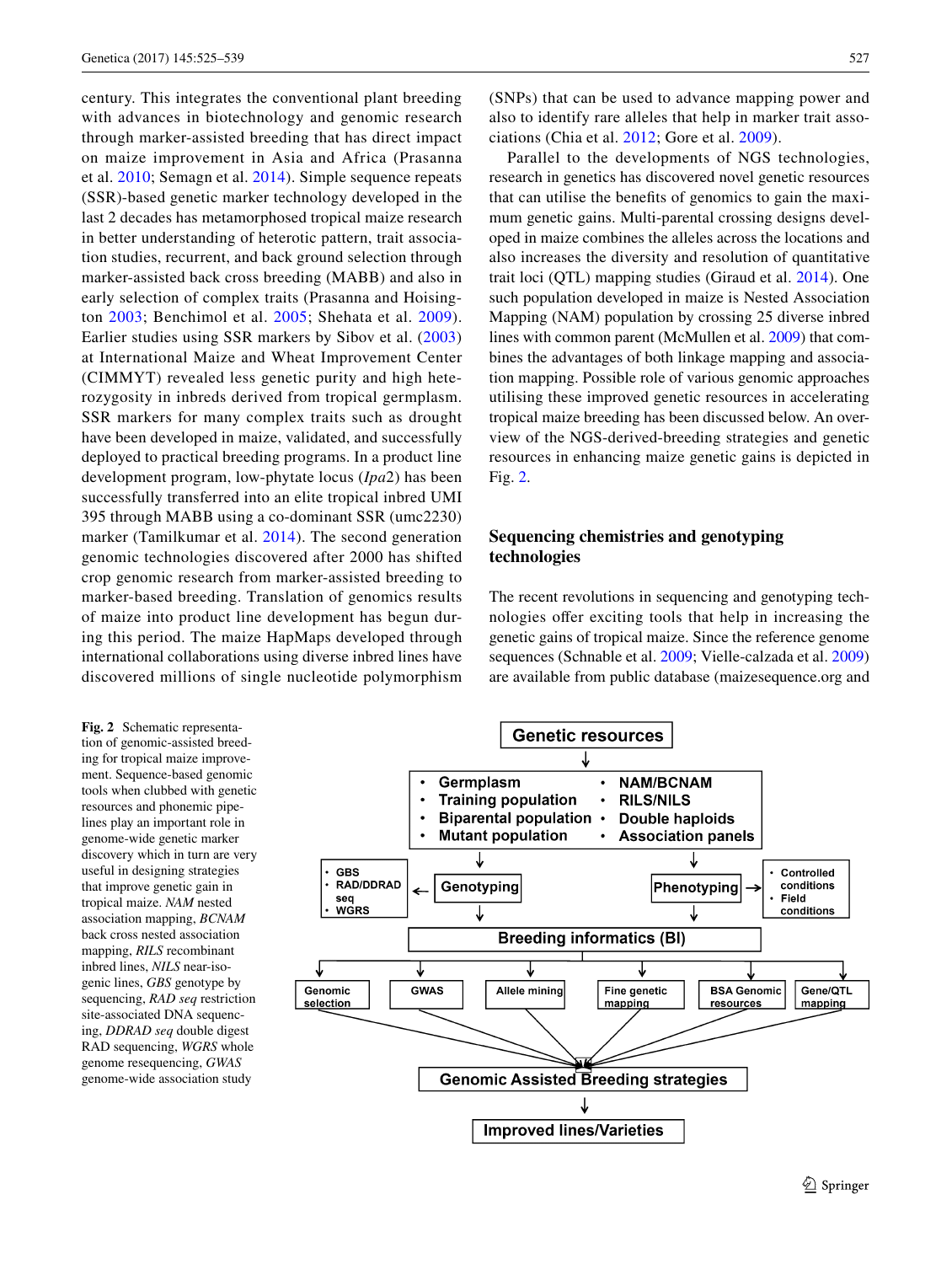maize GDB), the whole genome resequencing approaches of important lines or bulk segregant analysis (BSA) help in extensive discovery of SNP pools for different heterotic groups and also help to identify rare alleles of agronomic importance. However, most of genomic applications including GWAS and GS would require reduced representation sequence data that generates ample number of SNPs which serves the purpose. Genotyping by Sequencing (GBS) is one such low cost "skim" sequencing technology widely adopted in crop improvement particularly in maize owing to its versatility of multiplexing the samples, imputation of missing data and low cost (Yang et al. [2010](#page-14-0); Elshire et al. [2011](#page-11-7); Wen et al. [2012](#page-13-7)). Improved versions, i.e., double digest Restriction site-Associated DNA sequencing (ddRAD) of GBS using different restriction enzymes, could be the choice of interest for applications that may require deep coverage (Paterson et al. [2012\)](#page-12-9). Targeted Amplicon Sequencing (TAS) or targeted enriched sequencing (TER) is another powerful method for detecting rare alleles/SNPs and helps in fine mapping of recombination break points that furtherance trait introgression breeding (Bybee et al. [2011\)](#page-10-5). Using targeted amplicon sequencing, a major QTL for Aluminium ('Al') tolerance was fine mapped on chr10 in tropical maize line and maker identified based on this QTL has been employed in selection of the allele in transgenic lines (Ducrocq et al. [2009](#page-11-8)). The final goal of any NGS-based project is to identify polymorphism (SNPs) with significant role to identify phenotype. Designing high-throughput breeder friendly marker assays to detect such SNPs is essential to reach benefits of NGS technologies to farmers. Recent development of high-throughput sequencing technologies collectively known as NGS technologies becomes the main pillar for genomic-assisted breeding. Besides, few automated, high capacity PCR-based technologies that are in practice in maize research are discussed. Kompetetive Allele Specific PCR (KASPar) is an endpoint, fluorescent, cost-effective assay that detects SNP and Indel in more flexible manner [\(http://www.lgcgenomics.com\)](http://www.lgcgenomics.com). KASPar assays are available in 96, 384, and 1536 well plate formats that make processing of multiple samples feasible. Many significant SNPs were successfully converted into KASPar assays and have been implemented in routine at CIMMYT maize-breeding programs (Semagn et al. [2014](#page-12-6); Kassa et al. [2015\)](#page-11-9). Douglus scientific has proposed an improved and efficient method of KASP, namely, Array Tape Platform and successfully demonstrated in field corn [\(http://www.douglasscientific.com](http://www.douglasscientific.com)).

## **Role of genomics in tropical maize improvement**

Marker-assisted breeding (MAB) based on the traditional linkage mapping is becoming faint owing to the limitations in finding additive or minor QTLs of major effect. NGS-based methodologies have solved the above problem and are effectively used in maize breeding to enhance genetic gains. As species of tropical origin, huge genomic diversity with rare alleles is present in tropical germplasm. To exploit these superior traits, scientists are focusing on temperate introgressed tropicalized maize as possible source of variation and to overcome biotic stress. However, most of the genomics data and information tools were generated based on temperate germplasm. As maize is a species that has huge genetic diversity between the sister lines, genomic data generated based on temperate genetic architecture of maize may not be applicable for tropical material.

## **Genetic diversity and allele mining**

Maize is versatile crop with complex genome structure having 80% repetitive and 32% paralogous sequences with numerous transposons (Blanc and Wolfe [2004](#page-10-6)). It is predicted that the extent of nucleotide diversity between any two maize lines is higher than the genetic distance between a chimpanzee and human (Buckler and Stevens [2005](#page-10-7)). Probably, this led to adaptation of maize to various ecological conditions and environments across the globe. Understanding such huge diversity measured by genomic methodologies is most essential for systematic arrangement of germplasm to heterotic grouping that leads for development of potential hybrids. Correlating molecular genetic diversity and heterosis (hybrid performance) will help to understand general combining ability. It is described that tropical germplasm exhibits higher genetic diversity as compared to temperate germplasm, with respect to stiff and non-stiff stalk synthetics (Hainey et al. [2015\)](#page-11-10). However, comparatively less work was done on genetic diversity of tropical germplasm. Previous genetic diversity studies of maize were predominantly based on SSRs or sequence-tagged microsatellite markers (STMS) (Dubreuil et al. [2006;](#page-11-11) Sharma et al. [2010;](#page-13-8) Warburton et al. [2002\)](#page-13-9). Because of their low throughput nature, less probability to detect variation among closely related material, and poor repeatability, usage of SSR-based markers has been ruled out. However, the ease of conducting experiment and co-dominant nature has made them valuable tool for quite long period. This is well supported by genetic variability study among diverse tropical sweet corn inbred lines using microsatellite markers (Kashiani et al. [2012\)](#page-11-12) and molecular diversity studies among 48 land races of tropical origin (Wasala and Prasanna [2012a](#page-12-1), [b\)](#page-12-2). In both the experiments, the observed polymorphic information content (PIC) was 0.60.

High-density SNP markers developed through chip-based fixed array platforms (affymetrix, MaizeSNP 50K) or methods such as GBS helps in understanding the diversity of given material at individual loci. This helps in construction of phylogenic trees with high resolution and better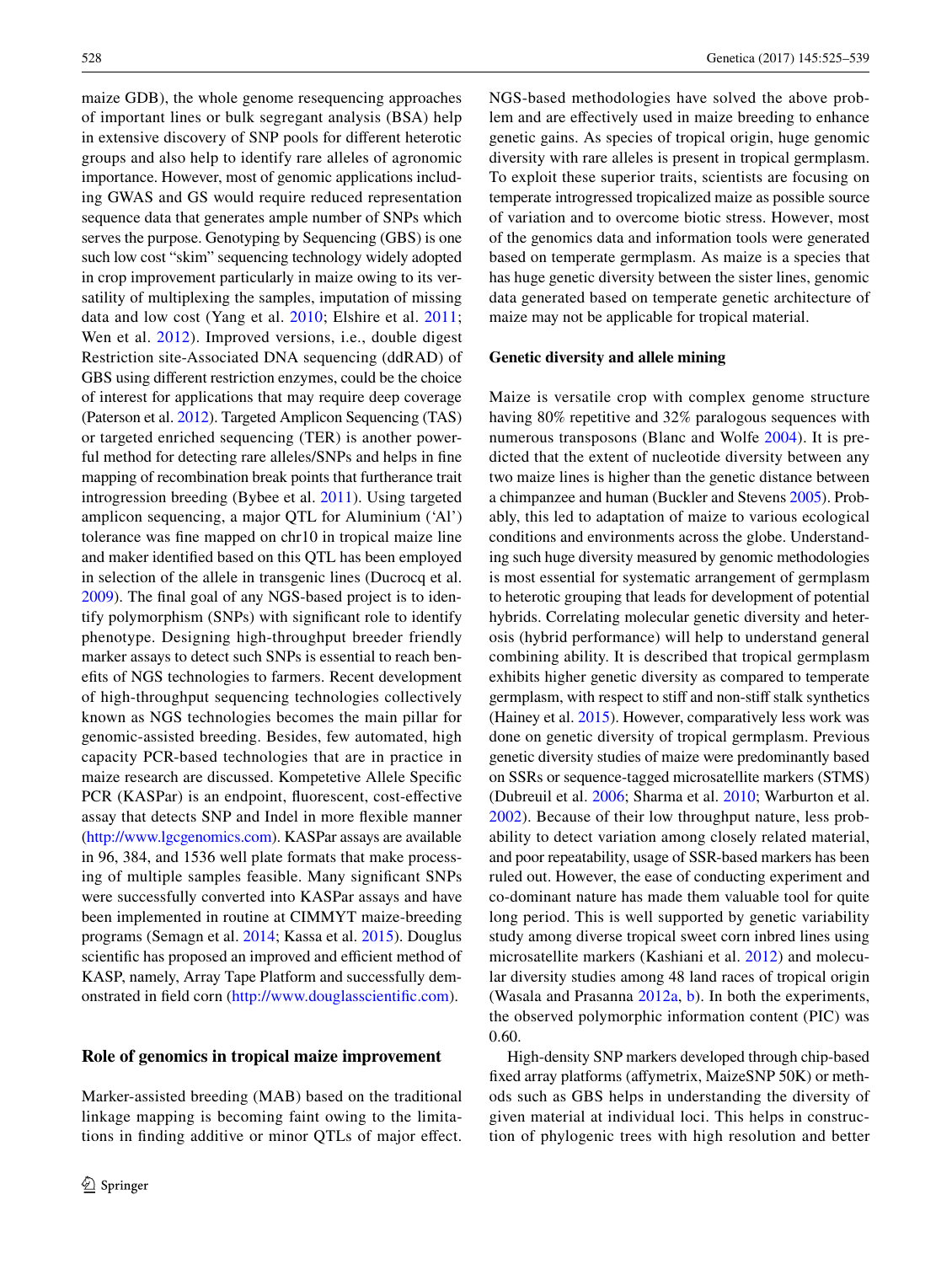visualisation of the heterotic groups. Such high-resolution genetic diversity maps help to predict heterosis through analysis of correlation between genetic distance and hybrid performance (Guo and Cooper [2015](#page-11-13); Prasanna [2012a](#page-12-1), [b](#page-12-2); Yan et al. [2010b\)](#page-14-1). Diversity patterns in 375 global maize accessions using 50K Illumina array chip revealed key genomic regions responsible for tropical adaptation that can be exploited for favourable QTLs (Bouchet et al. [2013\)](#page-10-8). Heterotic pattern was revealed in core set of 96 African accessions using sequence-based technology (Richard et al. [2016](#page-12-10)). Unterseer et al. [2014](#page-13-10) have developed 600 k SNP chip-Affymetrix Axion Maize Genotyping array that is found more useful in diversity studies of temperate lines than tropical material. Re-sequencing of wild and early domestication varieties helps to identify genomic regions that have undergone selection pressure and harbour useful alleles for stress tolerance.

Identifying the functional polymorphism of alleles within core subsets of original germplasm through allele mining is crucial to improve agronomically important traits. Largescale resequencing works in maize will help to identify specific haplotypes that relates to allelic diversity of useful traits as explained by Xu et al. [\(2009\)](#page-13-11). Identifying the naturally occurring allelic variations that are functionally different from wild type and those that influence the target traits is really challenging. In silico methods to identify such relations between the SNPs and traits need to be improved. Large-scale genotyping of broad set of DH lines derived from various land races of tropics would give deep insight into the molecular diversity of landraces that would allow mining of new alleles when combined with precise phenotyping. Furthermore, diversity study of individual genes throw light on domestication of early germplasm. Two main approaches exist for allele mining: (1) ecotype target induced local lesions in genomes (Eco-TILLING) and (2) sequencebased methods. Utilising sequence-based approach, allelic diversity in β-carotene gene in diverse tropical yellow maize lines was dissected along with functional validation. This allelic variation formed basis for maize-breeding program to improve carotenoid levels (Azmach et al. [2013](#page-10-9)). Genomewide comparative analysis of *defensin* gene in Turkish maize varieties indicates 334 bp conserved region corresponding to active functional domain that explains adoptive role in embryo germination (Tombuloglu et al. [2015\)](#page-13-12). In general, resequencing is the preferred approach in maize as compared to TILLING strategy to identify minor allelic variations within the groups (Sood et al. [2014](#page-13-0)).

#### **Genome-wide association studies**

Two of the most popular approaches for dissecting the genetic architecture of complex traits are linkage analysis and association study. Linkage analysis is the traditional method used to sketchily detect the co-segregation of a small genomic region (QTL) governing a trait of interest in families or pedigrees of known ancestry using RFLPs and SSRs. Using linkage mapping, hundreds of marker-trait associations were proved in tropical maize research (Sabadin et al. [2008;](#page-12-11) Ajmore-Marson et al. [2001;](#page-10-10) Semagn et al. [2010](#page-12-12)), but very few could be successfully transferred to commercial breeding programs. The reason could be that the QTLs detected in bi-parental population using interval mapping are relevant only for those breeding programs, which involve parents to detect the QTL. Low heritability and high interference of genotype-by-environment (GxE) are other potential demerits of linkage-based bi-parental mapping studies which restrict fine mapping of traits. On the contrary, association study is a precision and high-resolution method for mapping the casual genes (or loci) underlying complex traits based on Linkage Disequilibrium (LD) in population(s).

Association study broadly falls into two classes: 'candidate-gene studies' and 'whole genome studies'. The 'candidate-gene'-based association study is hypothesisbased analysis. The 'candidate genes' are selected for association mapping, either by their location in a genomic region that has been roughly identified via linkage analysis. Alternatively, whole-genome association study, also called genome-wide association study (GWAS), is an approach for establishing marker-trait associations and most important of this include use of natural genetic resources, i.e., germplasm lines instead of segregating mapping population that saves time and occurrence of historical recombinations (selections) that allows multiple alleles per locus, making increased map resolution. GWAS is a powerful NGS tool, used to dissect complex traits that have been considered as the 'unpolished diamonds' for geneticists.

GWAS is increasingly becoming standard tool for rapidly uncovering marker-trait associations in crops such as maize, where generation of high density markers is feasible and affordable. The popular software used for GWAS is described in Table [1](#page-5-0). Numerous statistical methods have been employed, to correct population structure and to minimize spurious associations and this is well discussed by Gupta et al. ([2014](#page-11-14)). In an experiment, Yang et al. [\(2014](#page-14-2)) have proposed novel statistical approach called A–D (Anderson–Darling) test that has more power to detect rare alleles which normally could not be identified applying linear models such as general linear model (GLM) and mixed linear model (MLM). The current mixed models perform single locus test associations that ignore population-based bias, which may lead to wrong trait associations. To better explain GWAS in quantitative traits, Segura et al. [\(2012](#page-12-13)) have proposed multi-locus mixed models (MLMM) to reduce statistical confoundings in structured populations. The popularity of the mixed-model approach has made it an almost routine GWAS tool in plant studies in the era of big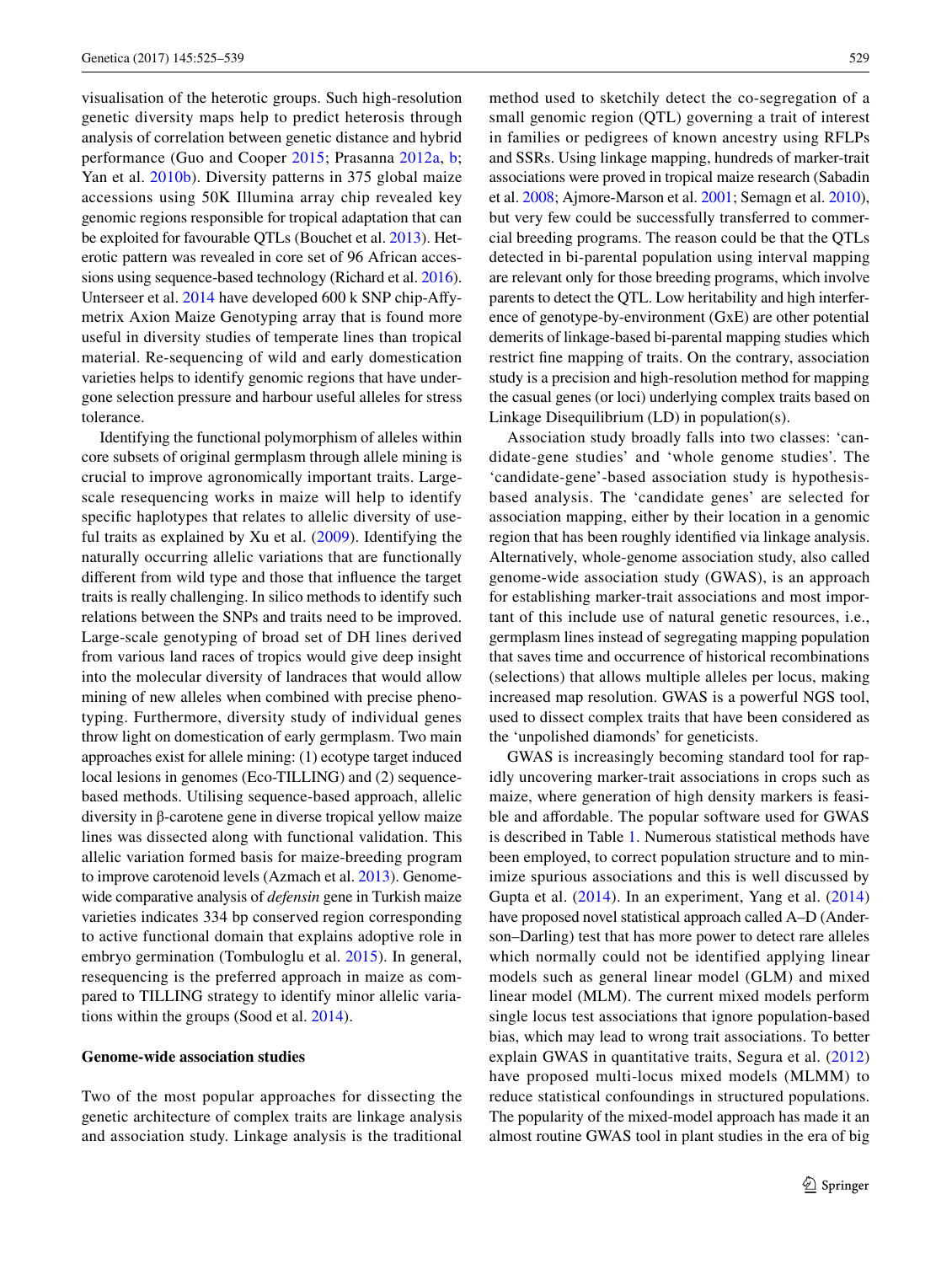## <span id="page-5-0"></span>**Table 1** Important software packages available for GWAS studies

| Software            | Features                                                                                                                                                                                                                                                                                                                                                                                                       | References                                                     |
|---------------------|----------------------------------------------------------------------------------------------------------------------------------------------------------------------------------------------------------------------------------------------------------------------------------------------------------------------------------------------------------------------------------------------------------------|----------------------------------------------------------------|
| <b>MERLIN</b>       | Parametric and non-parametric linkage analysis, association<br>analysis for quantitative traits, ibd and kinship estimation,<br>haplotyping, error detection, and simulation                                                                                                                                                                                                                                   | http://csg.sph.umich.edu/abecasis/merlin/download/             |
| <b>EIGENSOFT</b>    | Detects and corrects for population stratification in genome-<br>wide association studies using principal components<br>analysis                                                                                                                                                                                                                                                                               | http://genetics.med.harvard.edu/reich/Reich_Lab/Software.html  |
| <b>SNAP</b>         | Web server for finding and annotating proxy SNPs based on<br>linkage disequilibrium, genomic location, and coverage by<br>commercial genotyping arrays                                                                                                                                                                                                                                                         | http://www.broadinstitute.org/mpg/snap/                        |
| <b>SHEsis</b>       | A powerful web-based platform for analyses of linkage dis-<br>equilibrium, haplotype construction, and genetic association<br>at polymorphism loci                                                                                                                                                                                                                                                             | http://analysis.bio-x.cn/SHEsisMain.htm                        |
| PLINK               | Free, open-source whole genome association analysis toolset,<br>designed to perform a range of basic, large-scale analyses in<br>a computationally efficient manner                                                                                                                                                                                                                                            | http://pngu.mgh.harvard.edu/~purcell/plink/                    |
| QTDT                | Interface to perform family-based analyses for quantitative<br>and discrete traits                                                                                                                                                                                                                                                                                                                             | http://csg.sph.umich.edu//abecasis/QTDT/                       |
| <b>UNPHASED</b>     | Versatile application for performing genetic association<br>analysis                                                                                                                                                                                                                                                                                                                                           | https://sites.google.com/site/fdudbridge/software/unphased-3-1 |
| <b>THESIAS</b>      | Testing Haplotype Effects In Association Studies                                                                                                                                                                                                                                                                                                                                                               | http://ecgene.net/genecanvas/downloads.php?cat_id=1            |
| <b>STRAT</b>        | This is a structured association method, for use in association<br>mapping, enabling valid case-control studies even in the<br>presence of population structure                                                                                                                                                                                                                                                | http://pritch.bsd.uchicago.edu/software/STRAT.html             |
| <b>SNPP</b>         | A dynamic general database management system to manage<br>high-throughput SNP genotyping data. It provides several<br>functions, including data importing with comparison, Men-<br>delian inheritance check within pedigrees, data compiling<br>and exporting. Furthermore, SNPP may generate files for<br>repeat genotyping and transform them into files that can be<br>executed by a liquid handling system | http://orclinux.creighton.edu/snpp/                            |
| <b>GHOST</b>        | GHOST is a software package for family-based genome wide<br>association (GWA) analysis, with the ability to infer missing<br>genotypes using the Elston-Stewart algorithm                                                                                                                                                                                                                                      | http://www.sph.umich.edu/csg/chen/ghost/                       |
| Gwas central        | A central database of summary-level genetic association<br>findings                                                                                                                                                                                                                                                                                                                                            | http://www.gwascentral.org/                                    |
| SPAGeDi             | Characterize the spatial genetic structure of mapped individu-<br>als                                                                                                                                                                                                                                                                                                                                          | http://ebe.ulb.ac.be/ebe/SPAGeDi.html                          |
| mStruct             | Detection of population structure from multi-locus genotype<br>data                                                                                                                                                                                                                                                                                                                                            | http://www.Xray.cz/mstruct/                                    |
| <b>BAPS 5.0</b>     | Bayesian Analysis of Population Structure                                                                                                                                                                                                                                                                                                                                                                      | http://www.helsinki.fi/bsg/software/BAPS/                      |
| <b>SVS</b>          | Powerful Genotype Association Testing and Statistics, Link-<br>age Disequilibrium and Haplotype Analysis, Regression<br>Analysis, Mixed Linear Model Analysis                                                                                                                                                                                                                                                  | http://www.goldenhelix.com/SNP_Variation/                      |
| <b>TASSEL</b>       | Software package to evaluate traits associations, evolutionary<br>patterns, and linkage disequilibrium                                                                                                                                                                                                                                                                                                         | http://www.maizegenetics.net/#!tassel/c17q9                    |
| <b>GAPIT</b>        | R package that performs Genome Wide Association Study<br>(GWAS) and genome prediction                                                                                                                                                                                                                                                                                                                          | http://www.maizegenetics.net/#!gapit/cmkv                      |
| <b>JMP</b> Genomics | Calculates population structure and marker-based kinship                                                                                                                                                                                                                                                                                                                                                       | http://www.jmp.com/software/genomics/                          |
| <b>KING</b>         | Makes use of high-throughput SNP data typically seen in a<br>genome-wide association study (GWAS)                                                                                                                                                                                                                                                                                                              | http://people.virginia.edu/~wc9c/KING/                         |

data. MLMM has been successfully used in maize data set to correct population structure and to identify loci associated with provitamin A levels (Owens et al. [2014](#page-12-14)). Van Ing-helandt et al. ([2012](#page-13-13)) have successfully dissected polygenic traits such as flowering time (FT) and northern corn leaf blight (NCLB) resistance using population-based association mapping study and identified significant SNPs using single marker analysis. He also discussed the optimum number of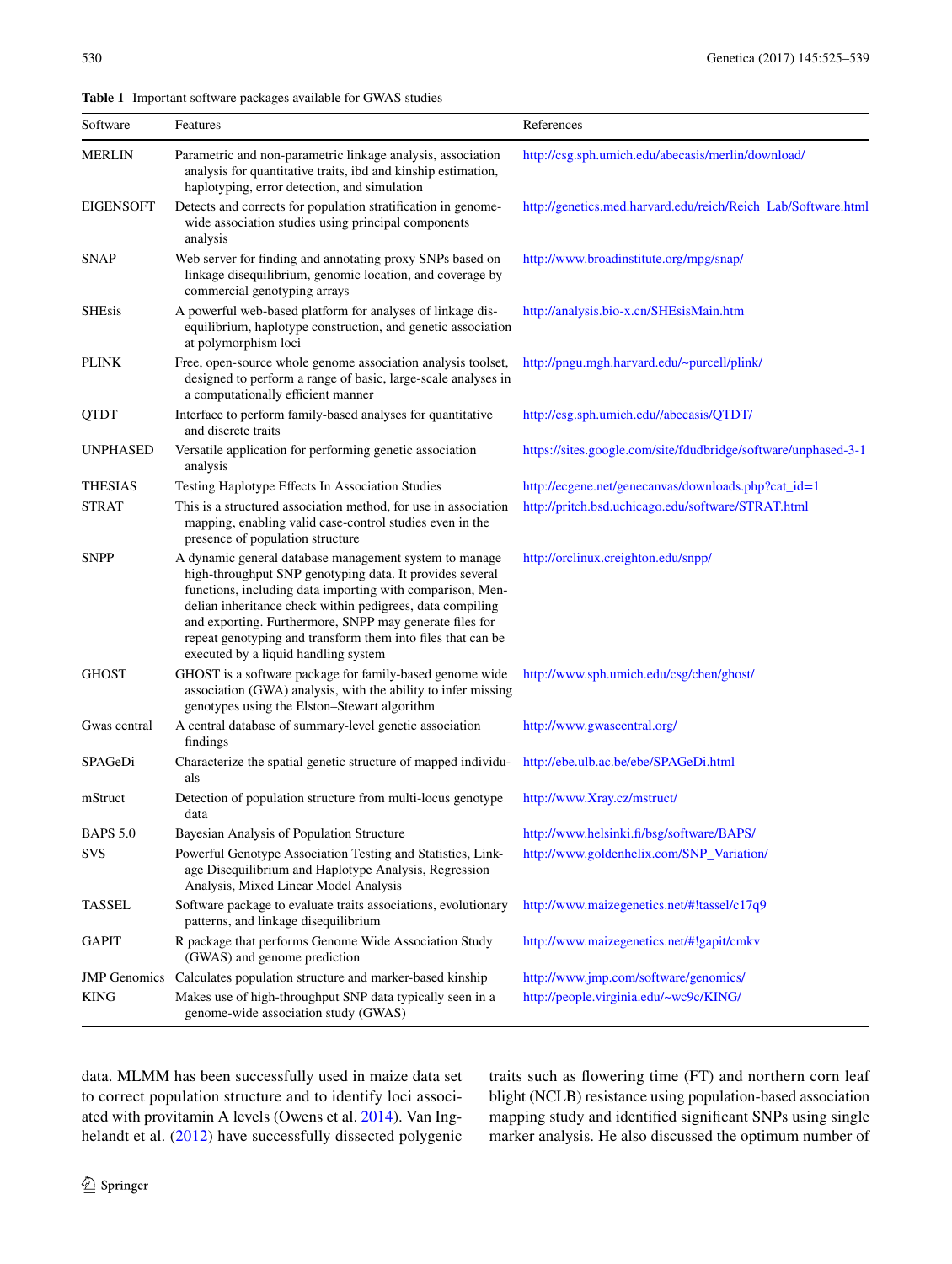SNPs required to explain significant phenotypic variance in different heterotic pools based on the LD decay. Vinayan et al. [\(2013\)](#page-13-14) identified candidate genomic regions for fodder quality in test cross progenies of tropical origin using data sets of both GBS and 55K infinium chip, rendering GBS as the preferred technology to explain phenotypic variance of complex traits. In another example using subtropical maize lines, Tirunavukkarasu et al. ([2014](#page-13-15)) have identified 61 significant SNPs associated with various traits related to drought using Maize SNP50 bead chip (Illumina, USA) developed by Nepolean et al. [\(2013\)](#page-12-15) in a panel of 250 elite sub-tropical maize inbreds. They also proved that abscisic acid (ABA)-dependent signalling pathway plays major role in abiotic stress tolerance such as drought. Zaidi et al. [\(2015\)](#page-14-3) identified consensus genomic regions associated with waterlogging in two independent association panels consisting of tropical germplasm (DTMA and CAAM) following GWAS approach. Root traits are considered to play crucial role in drought stress mitigation in crop plants. Zaidi et al. ([2016\)](#page-14-4) have identified 18 SNPs that are significantly associated with more than one trait related to root structure and function in Asia association mapping (CAAM) panel, comprising of 396 diverse tropical maize germplasm. Additional 375 SNPs were discovered for grain yield and shoot biomass under drought stress. Recently, Nair et al. [\(2015](#page-12-16)) fine-mapped major QTL for maize streak virus (Msv1) in an association panel consisting of tropical and sub-tropical material using GWAS and found specific haplotypes which are then converted into high throughput marker assays to use in routine breeding programs. This study is a typical example for Genomics-Based-Breeding (GBB) strategy. In another interesting study, 45 SNPs and 15 haplotypes closely associated with Fusarium ear rot (FER) disease resistance were discovered in a set of 818 tropical maize inbred lines using 50K maizebead chip method performed in Illumina Infinium SNP genotyping platform (Chen et al. [2016](#page-10-11)). The GWAS results were validated through linkage mapping study in four bi-parental populations and identified four QTLs linked with disease resistance along with other agronomic traits. This study stood as best example, where the complementary strengths of both linkage and association mapping exploited for trait improvement. In spite of its advantage over linkage-based analysis in discovering marker-trait associations, association mapping (GWAS) has certain limitations such as population structure, less chance to identify rare genetic variants. Use of family-based association or Joint Linkage Association Mapping has been recently proposed that could solve these problems to some extent.

## **QTL seq**

QTLseq is a novel outcome of modern plant genomics, where in QTLs of complex, traits can easily be detected using whole genome re-sequencing approach bypassing the traditional LD-based detection methods. The phenotypic variation caused by numerous small-effect alleles are difficult to detect in GWAS. Most of the complex traits such as disease resistance, yield, and abiotic tolerance are governed by small and additive QTLs. Identifying and tagging such genomic regions with marker are a challenge to molecular breeders. The availability of high-throughput, low-cost sequencing technologies gave thought to whole genome resequencing of bulk segregants of extreme phenotype to identify rare alleles associated with complex traits (Abe et al. [2012;](#page-10-12) Swinnen et al. [2012;](#page-13-16) Parts et al. [2011](#page-12-17)). This novel NGS technology called QTL-seq was first used to identify QTL associated with blast resistance in rice (Takagi et al. [2013\)](#page-13-17). This technology is gaining significance and can be best choice to dissect and associate complex traits in maize. The authors are working on identifying TLB resistance in maize using QTL-seq approach.

## **Genomic selection**

The major success with high-throughput genotyping data is its ability to predict phenotype in large populations that has enormous impact on plant breeding. This method of predicting or estimating genomic values of individual lines based on genotyping data without phenotyping is called genomic selection (GS) which is first proposed in animal breeding (Meuwissen et al. [2001\)](#page-12-18) and first suggested by Bearnardo and Yu [\(2007\)](#page-10-13) in plant breeding. For predicting breeding values and to make selections, plant breeders have incorporated pedigree information into linear mixed models more recently (Crossa et al. [2010](#page-10-14)). However, application of such models is not effective because of non-inclusiveness of Mendelian pattern of segregation. In practice, GS involves data from two kinds of populations. A trained data set obtained by thorough genotyping and phenotyping of a reference population is used to predict the phenotype of testing or prediction population which contains only genotyping data. Various statistical methods (GBLUP, Bayes C, and Bayes C-Pi) are employed to estimate the marker effects of testing or validation set. These data of the prediction model are used to estimate breeding values (GEBVs) for unphenotyped candidates. Unlike marker-assisted selection or association mapping studies, GEBVs are based on cumulative effect of all markers related to both minor and major alleles (Hayes and Goddard [2010\)](#page-11-15). Thus, the estimated GEBV may capture more of the genetic variation for the particular trait/traits under selection.

Designing of training population is crucial for calculating the accuracy of prediction models that further could be affected by many factors, including population structure and composition (Jannik et al. [2010;](#page-11-16) Lorenz et al. [2011](#page-11-17); Crossa et al. [2013](#page-10-15)). GS is widely adopted in maize breeding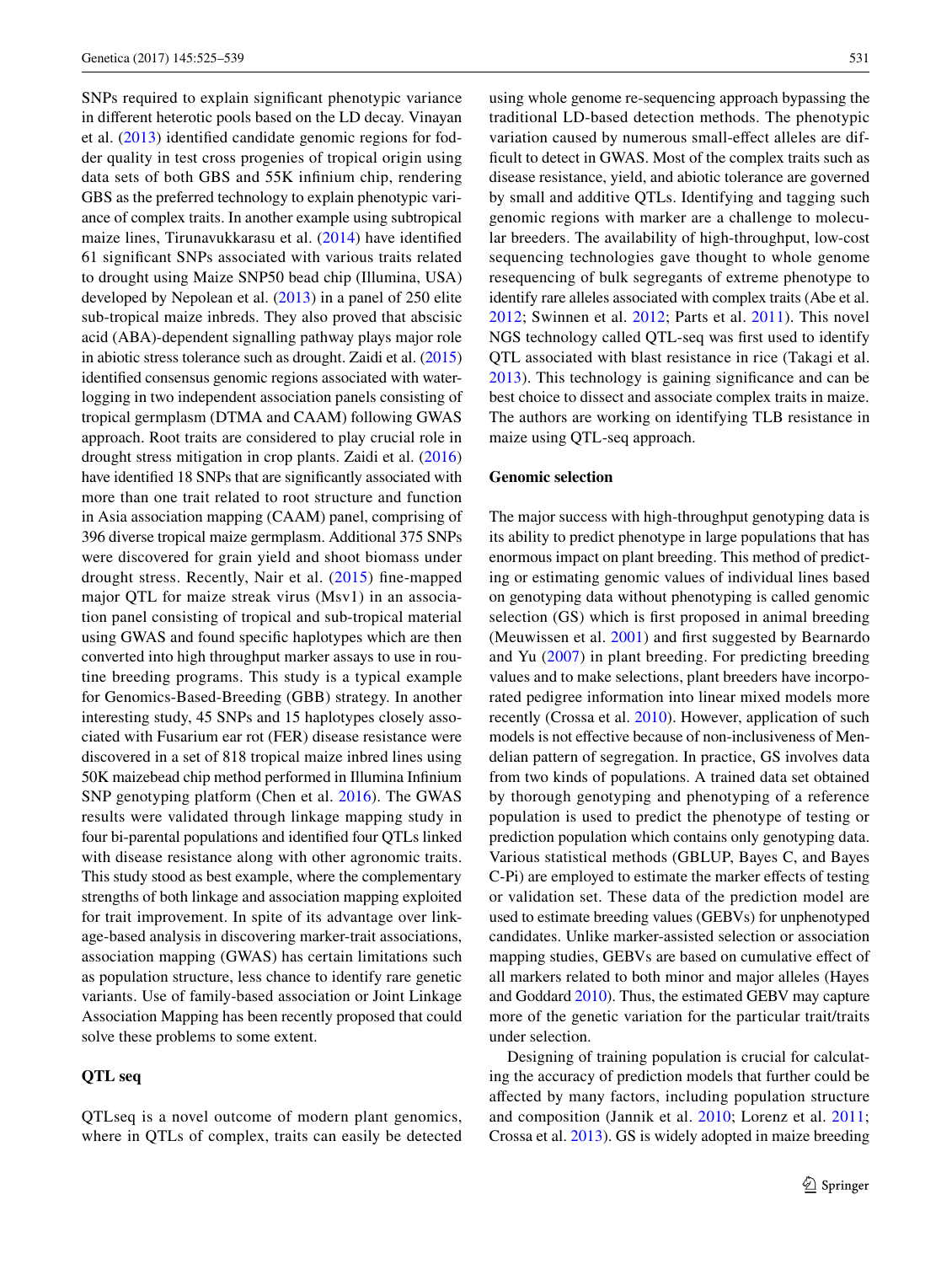to predict the best untested lines and selection for un-phenotyped traits and to shorten breeding cycle to minimum period of time. While GS is still at low pace in tropical maize improvement program, studies on temperate maize could predict hybrid performance based on genotyping data of parental lines (Massman et al. [2013;](#page-11-18) Technow et al. [2014](#page-13-18)). Zhang et al. ([2014\)](#page-14-5) have validated prediction accuracy of several agronomic traits for selection of best untested lines derived from 19 tropical bi-parental maize population using low-density GBS as well as fixed number of SNP markers (~200). They found that low-density markers outperformed in predicting simple traits such as anthesis date and plant height, whereas more complex traits such as grain yield, drought require more SNPs to determine the prediction accuracy. It is complemented by the results obtained by Crossa et al. ([2010\)](#page-10-14), where in good prediction values achieved with 1152 SNP markers for host plant resistance of TLB and GLS. It is also observed that prediction accuracy of some traits is consistently low across target environments (Zhang et al. [2014](#page-14-5)). In similar study using tropical parental mate-rial, Zhang et al. [\(2015](#page-14-6)) found that increasing  $F_2$  population from 30 to 90 made to shift prediction accuracy from 0.40 to 0.58 for grain yield under optimal conditions. They also established that increasing population size of training set and number of markers had a positive impact on prediction accuracy of untested lines. Prediction accuracy or factors affecting accuracy of GEBVs of individual lines largely depend on population structure (Desta and Ortiz [2014](#page-10-16)). Many prediction models are in practice for GS in maize, targeting maximum genetic gains which are influenced by many factors such as sample size, relatedness, marker density, gene effects, heritability, and genetic architecture. Crossa et al. [\(2010](#page-10-14)) adopted an improved version of linear models such as Bayesian LASSO for GS and validated it on tropical maize data set obtained from various environments with effective predictive ability for agronomic traits of importance. In another independent study, Gonzalez-Camacho et al. ([2012\)](#page-11-19) did comparative study of various models for prediction accuracy of several trait-environmental combinations and found that nonlinear regression models such as reproducing kernel Hilbert spaces (RKHS) and radial basis function neural networks (RBNN) are best suitable ones over Bayesian LASSO model for GS in maize. However, Zhang et al. [\(2014\)](#page-14-5) used an extension of the genomic best linear unbiased predictor (GBLUP) that can incorporate  $G \times E$  interactions to calculate GEBVs for different quantitative traits. Many breeding experiments based on GS are in progress at CIMMYT global breeding programs targeted for tropical world. Mendes and de Souza ([2016\)](#page-12-19) have successfully applied GS to predict progenies derived from 250 single crosses of tropical maize, evaluated in 13 environments. Comparison of GS with phenotypic selection in this experiment revealed that prediction accuracies are significantly higher with multi-location data than single location data. These results emphasise the need of evaluating the training set at multiple locations.

GS is extensively used by multinational seed companies in their breeding programs to select inbred lines for various agronomically important traits and even to predict heterosis. Applying GS, drought tolerant maize hybrids (AQUAmax®) with improved genetic gains were released in US corn belt by Dupont Pioneer (Cooper et al. [2014\)](#page-10-17). Field evaluations revealed that all AQUAmax hybrids performing better than other competitors under water limited conditions without yield penalty (Gaffney et al. [2015](#page-11-20)). Using GS, pre-breeding material harbouring polygenic favourable alleles generated from 4000+ land races of tropical origin (Gorjanc et al. [2016](#page-11-21)).

# **Phenomics**

Much has been discussed about the opportunities to use sequence-based markers in plant breeding, but the success of any genomic-assisted-breeding program, particularly those targeting stress environments such as drought, depends largely on the precision of its phenotyping data (Cooper et al. [2014\)](#page-10-17). Hence, plant phenomics plays a crucial role in molecular plant breeding. In maize, there have been several reports of QTLs associated with specific phenotype observed under drought stress in diverse mapping populations (Veldboom and Lee [1996](#page-13-19); Ribaut et al. [1996,](#page-12-20) [1997](#page-12-21); Frova et al. [1999;](#page-11-22) Tuberosa et al. [2002\)](#page-13-20), but their reliance to stability across environments is less due to QTL×*E* interaction (Messmer et al. [2009\)](#page-12-22). Many publications have emphasized the importance of precise phenotyping, but there is little or no discussion of how to achieve such phenotyping at the scale necessary to support a breeding program. In the last decade, integration of new phenotyping and genomics technologies has enabled successful evaluation of new breeding approaches intended to accelerate the rate of genetic improvement mainly for drought-tolerant maize hybrids for drought-prone environments. Key phenotyping technologies that have been implemented in advanced organizations/industries include: managed drought environments, experimental designs and spatial analysis using mixed model methodology, sensor technologies to measure soil water status during the crop growth and development cycle that enable characterization and modeling of the soil–plant water balance within experiments, and high-throughput measurement of growth and development traits to enable modeling of genotype performance (Tuberosa [2012;](#page-13-21) Tuberosa and Salvi [2006](#page-13-22); Messina et al. [2011\)](#page-12-23). In addition, advances in reflectance spectroscopy, thermal imaging, and remote-sensing technologies have revolutionized crop phenotyping methods including maize and paved the way for the development of high-throughput phenotyping platforms (HTPP) in many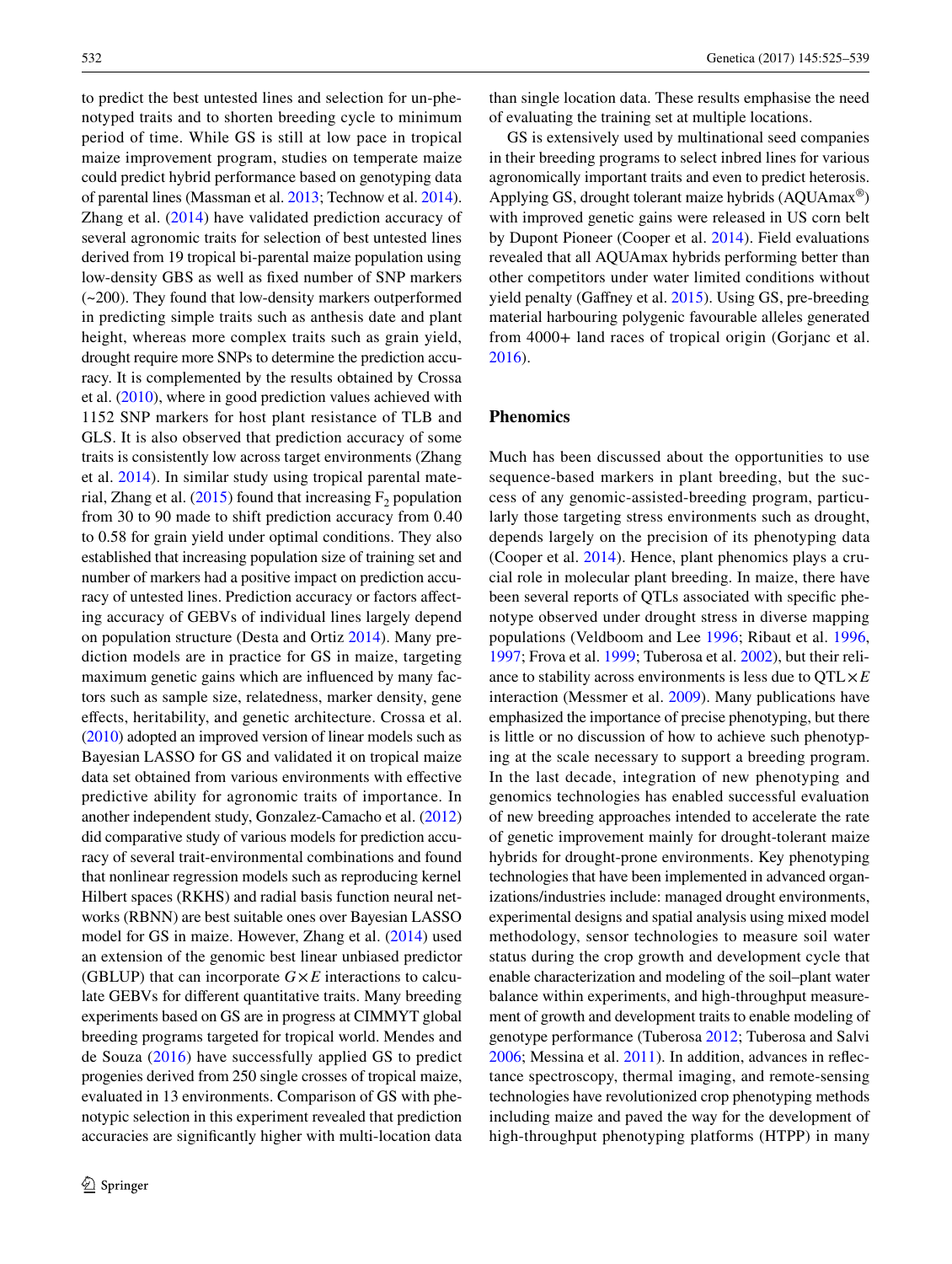agriculture-based profitable and non-profitable organizations such as CSIRO, ICRISAT, and DuPont (Vadez et al. [2015](#page-13-23)). Using remote sense-based HTPP, parameters related to quality and yield levels were measured in 300 test crosses of maize trials (Weber et al. [2012\)](#page-13-24) that explained 40% of field variance in grain yield. Recently, the university of Barcelona (Spain) and CIMMYT collaboratively developed an aerial phenotyping platform called "skywalker", fitted with high spectral reflectance and thermal imagery cameras that can record phenomics data of canopy and leaf temperatures, biomass, senescence, and leaf gas exchange parameters of hundreds of fields in single take. The methods to characterize root variability were too slow to be incorporated in the breeding cycle. Therefore, root phenomics is getting increasingly important as major QTLs discovered in root genome showed their impact on grain yield (Atkinson et al. [2015](#page-10-18)), and hence, measuring root dynamics plays a vital role in establishing marker trait associations and yield predictions. Plant phenomics facility at ICRISAT has developed a lysimetric system to measure water uptake in large scale using 1.2–2 m length with 20 cm diameter cylinders which can be best used to study root traits in maize. In recent years, demand-driven maize production has expanded maize cultivation into marginal lands which have the potential to generate a greater number of drought-prone maize production environments that can lead to yield instability at local and national levels in near future (Edmeades et al. [1999;](#page-11-23) IPCC [2007](#page-11-24); Hillel and Rosenzweig [2005\)](#page-11-25). Therefore, knowledgebased approach of phenomics for improving maize yield for drought prone condition which has predicted to occur with greater frequency in the future and to develop more focused field screening techniques that increase rate of gain for yield stability under conditions of variable and unpredictable water stress, will be beneficial.

## **Challenges and future perspective**

#### **Choice of genotyping platform**

The availability of different genotyping methods and continuous evolving technologies in sequencing chemistries has put challenge on molecular breeder as which method is best suitable for their breeding program. Cost of genotyping is the major determining factor for adopting appropriate genotyping technologies in plant breeding. GBS is routinely used sequencing approach for low coverage molecular-breeding applications owing to its versatility of multiplexing the samples, imputation of missing data at low cost (Yang et al. [2010;](#page-14-0) Elshire et al. [2011](#page-11-7); Wen et al. [2012\)](#page-13-7). Missing data and low coverage are two potent shortcomings of GBS limiting its wide adaptability. Chip-based fixed SNP detection methods are considered as alternative genotyping technologies for GBS. Initial SNP chip was developed by Illumina on affymetirx platform with 1536 SNPs from temperate material that has found limited application (Yan et al. [2010a,](#page-13-25) [b](#page-14-1)). Later improved versions with millions of SNPs were developed, among which Illumina® MaizeSNP50K Bead chip is most popular and used in large number of genotyping studies. MaizeSNP600K chip with increased number of SNPs, with improved fixation index  $(F_{ST})$  was developed on Affymetrix® Axiom® platform (Unterseer et al. [2014](#page-13-10)). Recently, Xu et al. ([2017](#page-13-26)) have developed 55K Maize SNP chip that has equal representation of SNPs derived from tropical germplasm that may be useful for genetic diversity studies, QTL detection studies in tropical maize populations. However, if the purpose is to have deep sequencing data more efficient methods such as RAD/ddRAD could be the choice of approach (Peterson et al. [2012](#page-12-9)). The depth and coverage are more in these sequencing technologies compared to GBS. On other hand, chip-based fixed array methods such as Fluidigms Dynamic Array, Douglas Scientific Array Tape, and KASP are available for routine trait specific SNP detection in larger populations. Molecular breeders at present have variety of such genotyping methods at their disposal which are collectively known as next-generation sequencing-based genotyping (NGG) technologies. Prior in selecting suitable NGG, knowledge of population structure, linkage disequilibrium (LD) of targeted region, cost, flexibility of technology, number of samples, ease of multiplexing, etc. are to be considered. Kompetitive allele-specific PCR (KASPar) technique has gained popularity for lower cost single plex genotyping in maize (Semagn et al. [2014](#page-12-6); Dao et al. [2014\)](#page-10-2). More advanced flexible, high-throughput SNP genotyping systems have come up with much reduced reaction volume than KASPar  $(5 \mu L)$  to minimize cost effect that include Array Tape  $(800 \text{ nL} - 1.6 \mu \text{L})$  introduced by Douglas Scientific and the openArray system (3072 reactions/33 nL @70,000 data points) from Life Technologies and Dynamic Arrays from Fluidigm. Apparently, maize has more diffuse genetic architecture compared to other cereal crops, displaying large number of small genes effects with major phenotype (Buckler et al. [2009](#page-10-19); Tian et al. [2011;](#page-13-27) Cook et al. [2012\)](#page-10-20), allelic variation within genes (Yan et al. [2010a](#page-13-25); Poland et al. [2011](#page-12-24)) and segregation distortion (McMullen et al. [2009](#page-11-6)). Hence, keeping in view of these facts of maize genome, particularly high diversity nature of tropical maize, one can select the right genotyping platform suitable for their application.

#### **Decision support tools**

Continuous update on sequencing technologies, producing quality reads which minimize the errors has shifted the real challenges like how to tackle the flooding sequence data coming from sequencing programs. This requires more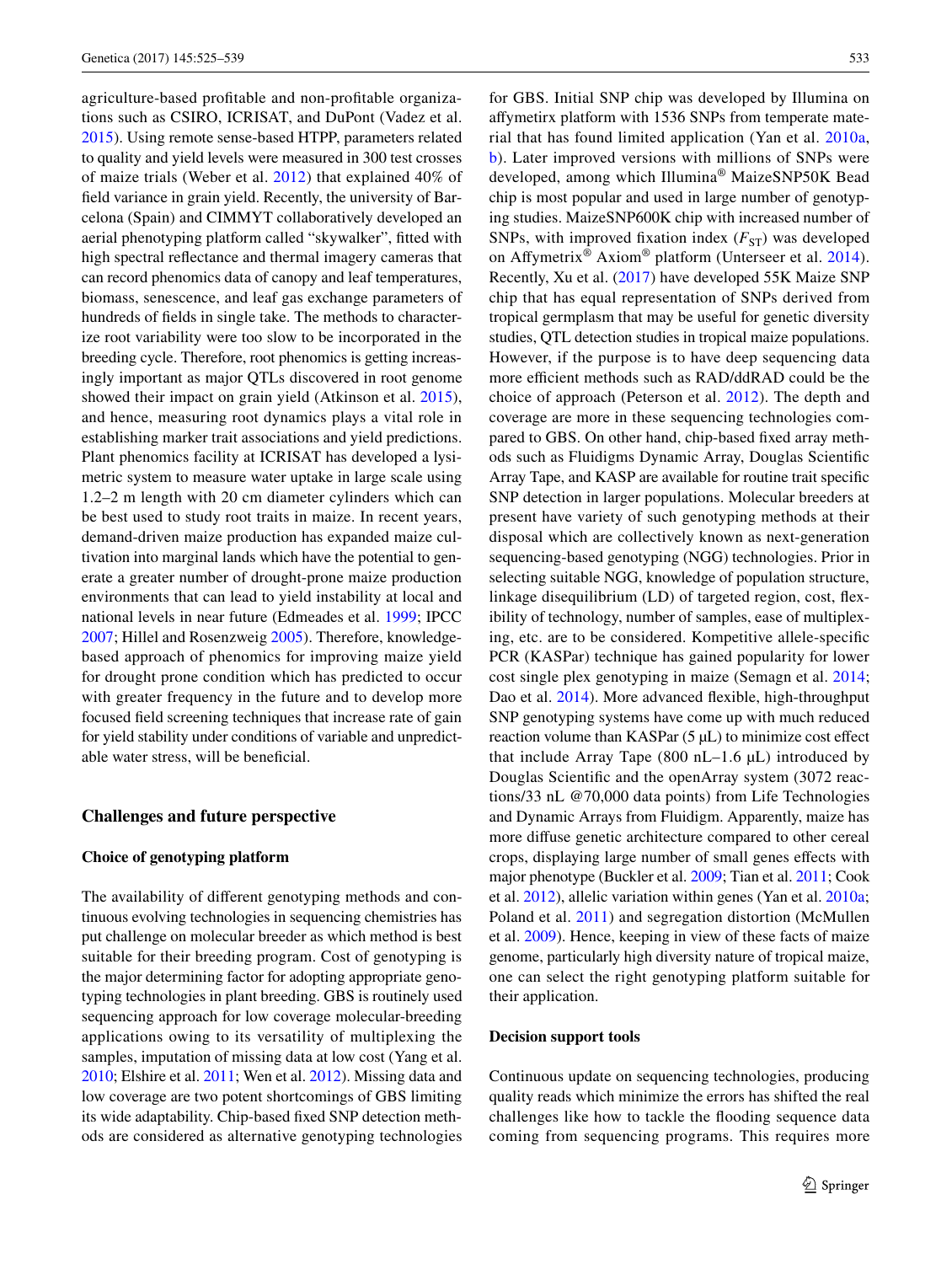sophisticated algorithms and software. Since reference genome for maize is available, assembly of generated short reads could not be critical, and hence, focus should be given to improve mapping softwares that run faster. Time is critical in alignment technologies, because one would like to know the quality of data before running next sample. Commonly used mapping tools are Bowtie, BWA, and TopHat. Bowtie is most popular open source tool that works well with sequence <3% difference from reference genome. However, Bowtie works better with 'gapped alignment' (Indels) than other tools such as BWA and ELND. These tools provide mapping quality scores for each alignment read. Besides that, SOAP 2 is another promising alignment tool of choice that functions more efficiently ([http://soap.genomics.org.cn\)](http://soap.genomics.org.cn) for mapping. Recently, Xu et al. [\(2014\)](#page-13-28) demonstrated that ANNOVAR tools are best for filtering SNPs significantly associated with heritable phenotype. After alignment, SNPs can be detected using SAM tools or GigaBayes. Another major challenge is filling the gaps of missing data obtained in skim seq technologies such as GBS-making missing data more sensible. Imputation is thus critical for effectively using the output of low-coverage and very few bioinformatic tools are available to perform accurate genotype imputation on these cases (Swarts et al. [2014](#page-13-29)).

#### **Doubled haploid technology**

The second major innovation after identifying 'heterosis' breeding in maize is doubled haploid technology (DH) through in vivo haploid induction that has been largely adopted by commercial breeding programs (>80%) (Masuka et al. [2017](#page-11-26)). The technology has been heavily apprised for reducing the breeding cycle to generate parental lines there by increasing selection gains (Geiger and Gordillo [2009](#page-11-27); Prasanna [2012a](#page-12-1), [b](#page-12-2); Battistelli et al. [2013](#page-10-21); Dwivedi et al. [2015](#page-11-28)). An anthocyanin-based phenotypic marker imparted by dominant allele "R1-nj" is key to identify the resultant haploid kernels from the cross between source germplasm  $(F_1/F_2)$  and inducer lines. However, few tropical source material showed poor or no expression of this colour phenotype due to presence of dominant anthocyanin inhibitor allele (C1-I) that made difficult in differentiating haploid kernels. Chaikam et al. [\(2015](#page-10-22)) have identified molecular marker to screen and validate the source germplasm before making them involved in DH program. DNA extraction from endosperm of haploid kernels (Halilu et al. [2013\)](#page-11-29) allows germination of seed thus improves haploid detection through MAS and saving precious material.

The current induction rate of haploids is less than 10% in tropical source germplasm, which need to be enhanced (Prigge et al. [2012a](#page-12-25), [b\)](#page-12-26). The main reason for less success rate of haploid induction could be attributed to adaptability of haploid inducers used in DH program that are of temperate origin. CIMMYT had taken initiative to solve this challenge by developing tropically adapted inducer lines (TAILS) in collaboration with the university of Hohenheim (Prigge et al. [2011](#page-12-27)). Efforts were being made to further improve haploid induction rate by attempting crosses between TAILS (Khakwani et al. [2015\)](#page-11-30). A major QTL "qhir11" has been identified on chromosome1 (Dong et al. [2013\)](#page-11-31) which could be the potential candidate for introgression into elite backgrounds to further improve the genetic gains of inducer lines. However, usage of single inducer (UH400) and substantial difference of Logarithm of ODDs (LOD) among population limits the application of qhir11 in improving inducer line selection. The recent genomic methodologies may help in identifying the haploid induction regions in the genome of inducer lines. Introgression of these regions into elite backgrounds using marker-assisted selections will improve the success rate of DH. Hu et al. ([2016\)](#page-11-32) have applied GWAS in 53 haploid inducer lines and identified a specific haplotype allele common to all inducers. Using resequence data and a novel approach called conditional haplotype extension (CHE), the authors further identified three candidate genes underlying the QTLs that are crucial for haploid induction efficiency. This helps to develop tropicalized inducer lines with maximum genetic gain. In a recent study, proof of concept has been established on developing haploid inducer lines in maize using centromere-mediated genome elimination method (Kelliler et al. [2016\)](#page-11-33). An extensive discussion about this technology and its application in plant breeding has been reviewed recently (Britt and Kuppu [2016\)](#page-10-23).

## **Way forward**

Application of genomic tools for maize improvement has increased tremendously in recent years. Utilising these opportunities, significant development in enhancing genetic gains has happened in temperate maize through systematic understanding of the genetic diversity of germplasm, identification of candidate genomic regions by high resolution maps, and also identification of recombination break points that help in better introgression of useful alleles. Prediction of untested lines for better and shortening breeding cycle could also be possible with advancements in NGS technologies and informatics. It is high time to translate these discoveries into tangible products to accelerate tropical maizebreeding programs. There has been a gap, however, between the discovery of useful genes and QTLs and their deployment in breeding programs. Only few demonstrated examples of marker-assisted selection (MAS) products exist in the farmers' fields of developing world, having a significant impact (Ho et al. [2002](#page-11-34); Babu et al. [2005\)](#page-10-24). 'Vivek QPM9' is the first MAS product with improved quality protein, recommended for farmer adoption in India (Gupta et al. [2009](#page-11-35)).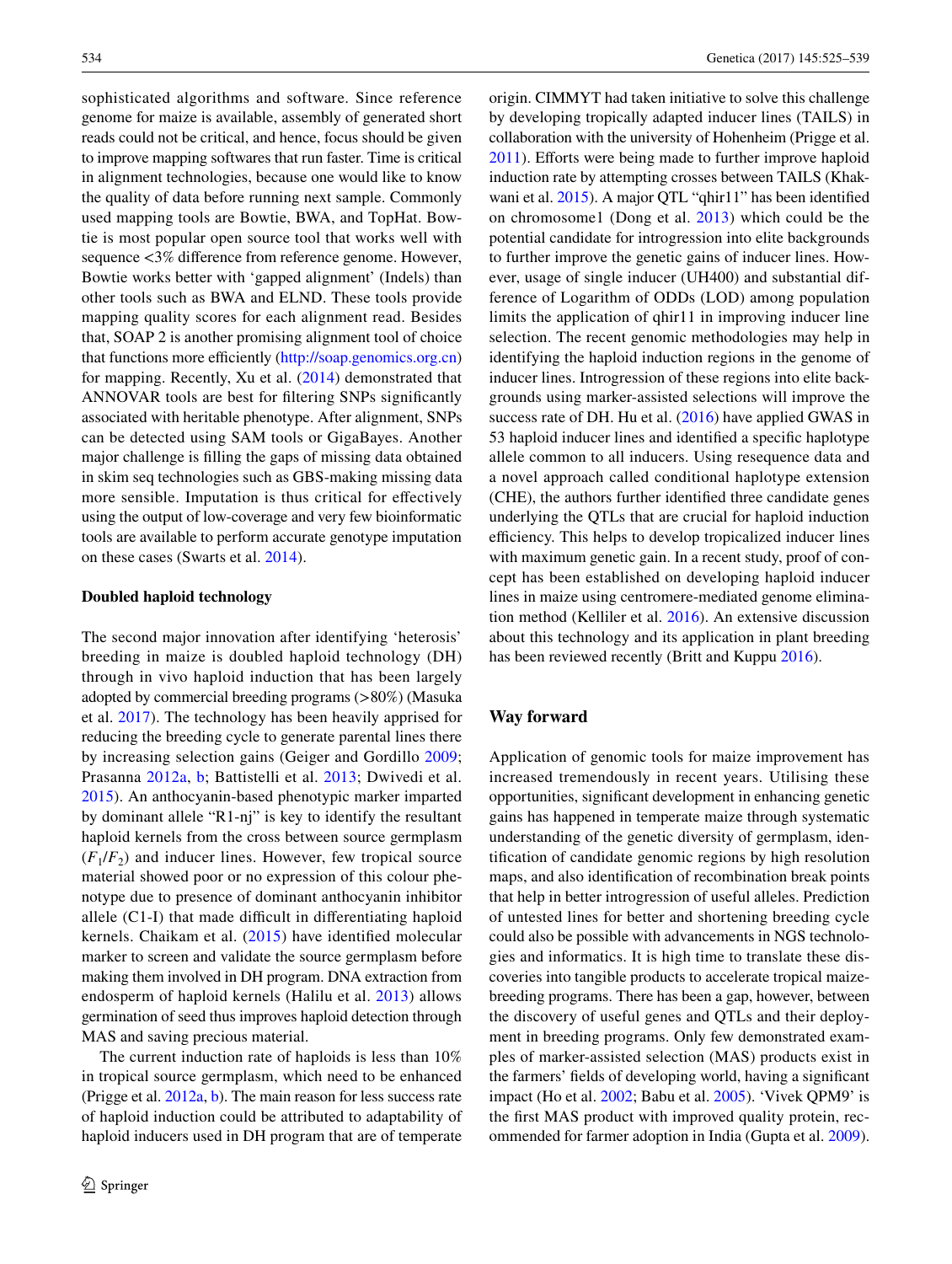However, this is about to change, with the availability of high-throughput genotyping and sequencing technologies, the field of molecular breeding is now poised towards product line development for accelerating the crop improvement in maize. However, improved cultivars with improved genetic gains alone may not change the livelihood of several million smallholder farmers worldwide. It should be complemented with sustainable crop and natural resource management practices, effective policies for successful implementation of research technologies and market strategies.

**Acknowledgements** The authors wish to thank Dr. Suri M. Sehgal, founder of SM Sehgal foundation for his continuous support and encouragement for corn improvement in developing countries.

#### **References**

- <span id="page-10-12"></span>Abe A, Kosugi S, Yoshida K, Natsume S, Takagi H, Kanzaki H, Matsumura H, Yoshida K, Mitsuoka C, Tamiru M, Innan H, Cano L, Kamoun S, Terauchi R (2012) Genome sequencing reveals agronomically important loci in rice using MutMap. Nat Biotechnol 30:174–178
- <span id="page-10-10"></span>Ajmore-Marsan P, Gorni C, Chitto` A, Redaelli R, Van Vijk R, Stam P, Motto M (2001) Identification of QTLs for grain yield and grainrelated traits of maize (*Zea mays* L.) using an AFLP map, different testers and cofator analysis. Theor Appl Genet 102:230–243
- <span id="page-10-18"></span>Atkinson JA, Wingen LU, Griffiths M, Pound MP, Gaju O, Foulkes MJ, Le Gouis J, Griffiths S, Bennett MJ, King J, Wells DM (2015) Phenotyping pipeline reveals major seedling root growth QTL in hexaploid wheat. J Exp Bot 66:2283–2292
- <span id="page-10-9"></span>Azmach G, Gedil M, Menkir A, Spillane C (2013) Marker-trait association analysis of functional gene markers for provitamin A levels across diverse tropical yellow maize inbred lines. BMC Plant Biol 13:227–231
- <span id="page-10-24"></span>Babu R, Nair SK, Kumar A, Venkatesh S, Sekhar JC, Singh NN, Srinivasan G, Gupta HS (2005) Two-generation marker-aided backcrossing for rapid conversion of normal maize lines to quality protein maize (QPM). Theor Appl Genet 111:888–897
- <span id="page-10-0"></span>Babu R, Nair SK, Vinayan MT, Zaidi PH, Vivek BS, Prasanna BM (2014) In: Paroda R et al (eds) Proceedings of 12th Asian Maize Conference and Expert Consultation on Maize for Food, Feed, Nutrition and Environmental Security. Bangkok, Thailand, pp 81–84
- <span id="page-10-21"></span>Battistelli GM, Von Pinho RG, Justus A, Couto EGO, Balestre M (2013) Production and identification of doubled haploids in tropical maize. Genet Mol Res 12:4230–4242
- <span id="page-10-3"></span>Benchimol LL, de Souza CL, de Souza AP (2005) Microsatellite-assisted backcross selection in maize. Genet Mol Biol 28:789–797
- <span id="page-10-13"></span>Bernardo R, Yu J (2007) Prospects for genomewide selection for quantitative traits in maize. Crop Sci 47(3):1082–1090
- <span id="page-10-6"></span>Blanc G, Wolfe KH (2004) Widespread paleopolyploidy in model plant species inferred from age distributions of duplicate genes. Plant Cell 16:1667–1678
- <span id="page-10-8"></span>Bouchet S, Servin B, Bertin P, Madur D, Combes V, Dumas F, Brunel D, Laborde J, Charcosset A, Nicolas S (2013) Adaptation of maize to temperate climates: mid- density genome-wide association genetics and diversity patterns reveal key genomic regions with a major contribution of the *Vgt2* (*ZCN8*) locus. PLoS One 8:e71377
- <span id="page-10-23"></span>Britt AB, Kuppu S (2016) Cenh3: an emerging player in haploid induction technology. Front Plant Sci 7:357–368
- <span id="page-10-7"></span>Buckler ES, Stevens NM (2005) Maize origins, domestication, and selection. In: Motley TJ, Zerega N, Cross H (eds) Darwin's harvest. Columbia University Press, New York, pp 67–90
- <span id="page-10-19"></span>Buckler ES, Holland JB, Bradbury PJ, Acharya CB, Brown PJ, Browne C, Ersoz E, Flint- Garcia S, Garcia A, Glaubitz JC, Goodman MM, Harjes C, Guill K, Kroon DE, Larsson S, Lepak NK, Li HH, Mitchell SE, Pressoir G, Peiffer JA, Rosas MO, Rocheford TR, Romay MC, Romero S, Salvo S, Villeda HS, da Silva HS, Sun Q, Tian F, Upadyayula N, Ware D, Yates H, Yu JM, Zhang ZW, Kresovich S, McMullen MD (2009) The genetic architecture of maize flowering time. Science 325:714–718
- <span id="page-10-5"></span>Bybee SM, Bracken-Grissom H, Haynes BD, Hermansen RA, Byers RL, Clement MJ, Udall JA, Wilcox ER, Crandall KA (2011) Targeted amplicon sequencing (TAS): a scalable next-gen approach to multilocus, multitaxa phylogenetics. Genome Biol Evol 3:1312–1323
- <span id="page-10-1"></span>Cairns JE, Sonder K, Zaidi PH, Verhulst N, Mahuku G, Babu R, Nair SK, Das B, Govaerts B, Vinayan MT, Rashid Z, Noor JJ, Devi P, Vicente FS, Prasanna BM (2012) Maize production in a changing climate: impacts, adaptation, and mitigation strategies. Adv Agron 114:1–58
- <span id="page-10-22"></span>Chaikam V, Nair SK, Babu R, Martinez L, Tejomurtula J, Boddupalli PM (2015) Analysis of effectiveness of R1-nj anthocyanin marker for in vivo haploid identification in maize and molecular markers for predicting the inhibition of R1-nj expression. Theor Appl Genet 128:159–171
- <span id="page-10-11"></span>Chen J, Shrestha R, Ding J, Zheng H, Mu C, Wu J, Mahuku G (2016) Genome-wide association study and QTL mapping reveal genomic loci associated with Fusarium ear rot resistance in tropical maize germplasm. G3 Genes Genom Genet 6(12):3803–3815
- <span id="page-10-4"></span>Chia JM, Song C, Bradbury PJ, Costich D, de Leon N, Doebley J, Elshire RJ, Gaut B, Geller L, Glaubitz JC, Gore M, Guill KE, Holland J, Hufford MB, Lai JS, Li M, Liu X, Lu YL, McCombie R, Nelson R, Poland J, Prasanna BM, Pyhajarvi T, Rong TZ, Sekhon RS, Sun Q, Tenaillon MI, Tian F, Wang J, Xu X, Zhang ZW, Kaeppler SM, Ross- Ibarra J, McMullen MD, Buckler ES, Zhang GY, Xu YB, Ware D (2012) Maize HapMap2 identifies extant variation from a genome in flux. Nat Genet 44:803–807
- <span id="page-10-20"></span>Cook JP, McMullen MD, Holland JB, Tian F, Bradbury P, Ross-Ibarra J, Buckler ES, Flint- Garcia SA (2012) Genetic architecture of maize kernel composition in the nested association mapping and inbred association panels. Plant Physiol 158:824–834
- <span id="page-10-17"></span>Cooper M, Gho C, Leafgren R, Tang T, Messina C (2014) Breeding drought-tolerant maize hybrids for the US corn-belt: discovery to product. J Exp Bot 65:6191–6204
- <span id="page-10-14"></span>Crossa J, de los Campos G, Perez P, Gianola D, Burgueno J, Araus JL, Makumbi D, Singh RP, Dreisigacker S, Yan JB, Arief V, Banziger M, Braun HJ (2010) Prediction of genetic values of quantitative traits in plant breeding using pedigree and molecular markers. Genetics 186:713–724
- <span id="page-10-15"></span>Crossa J, Beyene Y, Kassa S, Perez P, Hickey JM, Chen C, de los Campos G, Burgueno J, Windhausen VS, Buckler E, Jannink JL, Cruz MAL, Babu R (2013) Genomic prediction in maize breeding populations with genotyping-by-sequencing. G3 Genes Genom Genet 3:1903–1926
- <span id="page-10-2"></span>Dao A, Sanou J, Mitchell SE, Gracen V, Danquah EY (2014) Genetic diversity among INERA maize inbred lines with single nucleotide polymorphism (SNP) markers and their relationship with CIMMYT, IITA, and temperate lines. BMC Genet 15:127–131
- <span id="page-10-16"></span>Desta ZA, Ortiz R (2014) Genomic selection: genome-wide prediction in plant improvement. Trends Plant Sci 19:592–601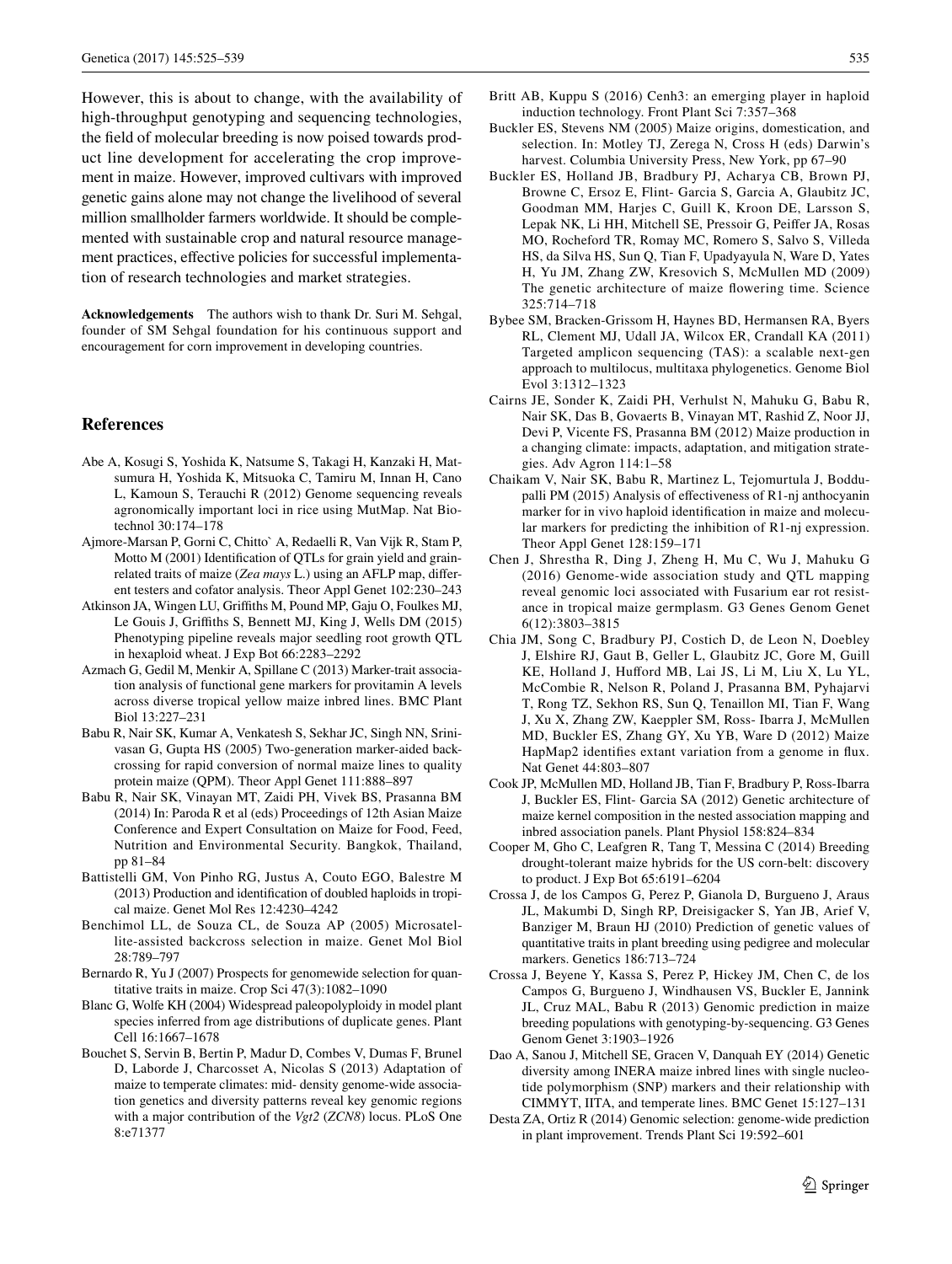- <span id="page-11-31"></span>Dong X, Xu X, Miao J, Li L, Zhang D, Mi X, Liu C, Tian X, Melchinger AE, Chen S (2013) Fine mapping of qhir1 influencing in vivo haploid induction in maize. Theor Appl Genet 126:1713–1720
- <span id="page-11-11"></span>Dubreuil P, Warburton M, Chastanet M, Hoisington D, Charcosset A (2006) More on the introduction of temperate maize into Europe: large-scale bulk SSR genotyping and new historical elements. Maydica 51:281–291
- <span id="page-11-8"></span>Ducrocq S, Giauffret C, Madur D, Combes V, Dumas F, Jouanne S, Coubriche D, Jamin P, Moreau L, Charcosset A (2009) Fine mapping and haplotype structure analysis of a major flowering time quantitative trait locus on maize chromosome 10. Genetics 183:1555–1563
- <span id="page-11-1"></span>Duvick DN (1977) Genetic rates of gain in hybrid maize yields during the past 40 years. Maydica 22:187–196
- <span id="page-11-2"></span>Duvick DN, Smith JSC, Cooper M (2004) Long-term selection in a commercial hybrid maize breeding program. In: Janick J (ed) Plant breeding reviews part 2. Wiley, New York, pp 109–151
- <span id="page-11-28"></span>Dwivedi SL, Britt AB, Tripathi L, Sharma S, Upadhyaya HD, Ortiz R (2015) Haploids: constraints and opportunities in plant breeding. Biotechnol Adv 33:812–829
- <span id="page-11-23"></span>Edmeades GO, Bolanos J, Chapman SC, Lafitte HR, Banziger M (1999) Selection improves drought tolerance in tropical maize populations: I. Gains in biomass, grain yield, and harvest index. Crop Sci 39:1306–1315
- <span id="page-11-7"></span>Elshire RJ, Glaubitz JC, Sun Q, Poland JA, Kawamoto K, Buckler ES, Mitchell SE (2011) A robust, simple genotyping-by-sequencing (GBS) approach for high diversity species. PLoS One 6:e19379
- <span id="page-11-3"></span>Fraley RT (2009) Molecular genetic approaches to maize improvement—an introduction. In: Krizetal (eds) Molecular genetic approaches to maize improvement. Springer, Berlin, pp 3–6
- <span id="page-11-22"></span>Frova C, Krajewski P, di Fonzo N, Villa M, Sari-Gorla M (1999) Genetic analysis of drought tolerance in maize by molecular markers I. Yield components. Theor Appl Genet 99:280–288
- <span id="page-11-20"></span>Gaffney J, Schussler J, Löffler C, Cai W, Paszkiewicz S, Messina C, Cooper M (2015) Industry-scale evaluation of maize hybrids selected for increased yield in drought-stress conditions of the US Corn Belt. Crop Sci 55:1608–1618
- <span id="page-11-27"></span>Geiger HH, Gordillo GA (2009) Doubled haploids in hybrid maize breeding. Maydica 54:485–499
- <span id="page-11-5"></span>Giraud H, Lehermeier C, Bauer E, Falque M, Segura V, Bauland C, Camisan C, Campo L, Meyer N, Ranc N, Schipprack W, Flament P, Melchinger AE, Menz M, Moreno- Gonzalez J, Ouzunova M, Charcosset A, Schon CC, Moreau L (2014) Linkage disequilibrium with linkage analysis of multiline crosses reveals different multiallelic QTL for hybrid performance in the flint and dent heterotic groups of maize. Genetics 198:1717–1734
- <span id="page-11-19"></span>Gonza´lez-Camacho JM, de los Campos G, Pe´rez P, Gianola D, Cairns JE, Mahuku G, Babu R, Crossa J (2012) Genome-enabled prediction of genetic values using radial basis function neural networks. Theor Appl Genet 125:759–771
- <span id="page-11-4"></span>Gore MA, Chia JM, Elshire RJ, Sun Q, Ersoz ES, Hurwitz BL, Peiffer JA, McMullen MD, Grills GS, Ross-Ibarra J, Ware DH, Buckler ES (2009) A first-generation haplotype map of maize. Science 326:1115–1117
- <span id="page-11-21"></span>Gorjanc G, Jenko J, Hearne SJ, Hickey JM (2016) Initiating maize prebreeding programs using genomic selection to harness polygenic variation from landrace populations. BMC Genom 17(1):30
- <span id="page-11-13"></span>Guo M, Cooper M (2015) Future maize hybrid development: breeding with assistance of molecular and genomics technologies and transgenics. In: Wusirika R, Bohn M, Lai J, Kole C (eds) Genetics, genomics and breeding of maize. CRC Press, Boca Raton, pp 89–119
- <span id="page-11-35"></span>Gupta HS, Agrawal PK, Mahajan V, Bisht GS, Kumar A, Verma P, Srivastava A, Saha S, Babu R, Pant MC, Mani VP (2009) Quality protein maize for nutritional security: rapid development of short

duration hybrids through molecular marker assisted breeding. Curr Sci India 96:230–237

- <span id="page-11-14"></span>Gupta PK, Kulwal PL, Jaiswal V (2014) Association mapping in crop plants: opportunities and challenges. In: Friedmann T et al (eds) Advances in genetics 85. Academic Press, Cambridge, pp 109–148
- <span id="page-11-10"></span>Hainey C, Rafalski JA, Hanafey M, Zhang Y, Krespan W, Tingey S (2015) Genomic distribution of genetic diversity in elite maize germplasm. In: Ramakrishna et al (eds) Genetics, genomics and breeding of maize. CRC, New Yark, pp 51–63
- <span id="page-11-29"></span>Halilu AD, Ado SG, Usman IS, Appiah-Kubi D (2013) Prospects of endosperm DNA in maize seed characterization. Maydica 58:288–290
- <span id="page-11-15"></span>Hayes B, Goddard M (2010) Genome-wide association and genomic selection in animal breeding. Genome 53:876–883
- <span id="page-11-25"></span>Hillel D, Rosenzweig C (2005) The role of biodiversity in agronomy. Adv Agron 88:1–34
- <span id="page-11-34"></span>Ho J, McCouch S, Smith M (2002) Improvement of hybrid yield by advanced backcross QTL analysis in elite maize. Theor Appl Genet 105:440–448
- <span id="page-11-32"></span>Hu H, Schrag TA, Peis R, Unterseer S, Schipprack W, Chen S, Lai J, Yan J, Prasanna BM, Chaikam V (2016) The genetic basis of haploid induction in maize identified with a novel genome-wide association method. Genetics 202(4):1267–1276
- <span id="page-11-0"></span>IFAD (2002) Assesment of Rural Poverty: Asia and the Pacific Asia and the Pacific Division, project management Department. International Fund for Agriculture Development. [http://www.ifad.org/](http://www.ifad.org/poverty/region/pi/PI_part1.pdf) [poverty/region/pi/PI\\_part1.pdf](http://www.ifad.org/poverty/region/pi/PI_part1.pdf)
- <span id="page-11-24"></span>IPCC (2007) Climate change (2007) In: Solomon et al (eds) Assessment report of the intergovernmental panel on climate change. Cambridge University Press, Cambridge
- <span id="page-11-16"></span>Jannink JL, Lorenz AJ, Iwata H (2010) Genomic selection in plant breeding: from theory to practice. Brief Funct Genomics 9:166–177
- <span id="page-11-12"></span>Kashiani P, Saleh G, Panandam JM, Abdullah NAP, Selamat A (2012) Molecular characterization of tropical sweet corn inbred lines using microsatellite markers. Maydica 57:154–163
- <span id="page-11-9"></span>Kassa S, Beyene Y, Babu R, Nair S, Gowda M, Das B, Tarekegne A, Mugo NS, Mahuku G, Worku M, Warburton LM, Olseu SM, Prasanna BM (2015) QTL mapping and molecular breeding for developing stress resilient maize for sub-Saharan Africa. Crop Sci 5:1–11
- <span id="page-11-33"></span>Kelliher T, Starr D, Wang W, McCuiston J, Zhong H, Nuccio ML, Martin B (2016) Maternal haploids are preferentially induced by CENH3-tailswap transgenic complementation in maize. Front Plant Sci 7:414
- <span id="page-11-30"></span>Khakwani K, Dogar MR, Ahsan M, Hussain A, Asif M, Malhi AR, Altaf M (2015) Development of maize haploid inducer lines and doubled haploid lines in Pakistan. Br Biotechnol J 8:1–7
- <span id="page-11-17"></span>Lorenz AJ, Chao S, Asoro FG, Heffner EL, Hayashi T, Iwata H, Smith KP, Sorrells ME, Jannink JL (2011) Genomic selection in plant breeding: knowledge and prospects. Adv Agron 110:77–123
- Marsan PA, Gorni C, Chitto A, Redaelli R, van Vijk R, Stam P, Motto M (2001) Identification of QTLs for grain yield and grain-related traits of maize (*Zea mays* L.) using an AFLP map, different testers, and cofactor analysis. Theor Appl Genet 102:230–243
- <span id="page-11-18"></span>Massman JM, Gordillo A, Lorenzana RE, Bernardo R (2013) Genomewide predictions from maize single-cross data. Theor Appl Genet 126:13–22
- <span id="page-11-26"></span>Masuka B, Atlin GN, Olsen M, Magorokosho C, Labuschagne M, Crossa J, Vivek BS, Macrobert J (2017) Gains in maize genetic improvement in eastern and southern Africa: I. CIMMYT hybrid breeding pipeline. Crop Sci 57:168–179
- <span id="page-11-6"></span>McMullen MD, Kresovich S, Villeda HS, Bradbury P, Li H, Sun Q, Flint-Garcia S, Thornsberry J, Acharya C, Bottoms C, Brown P, Browne C, Eller E, Guill K, Harjes C, Kroon D, Lepak N,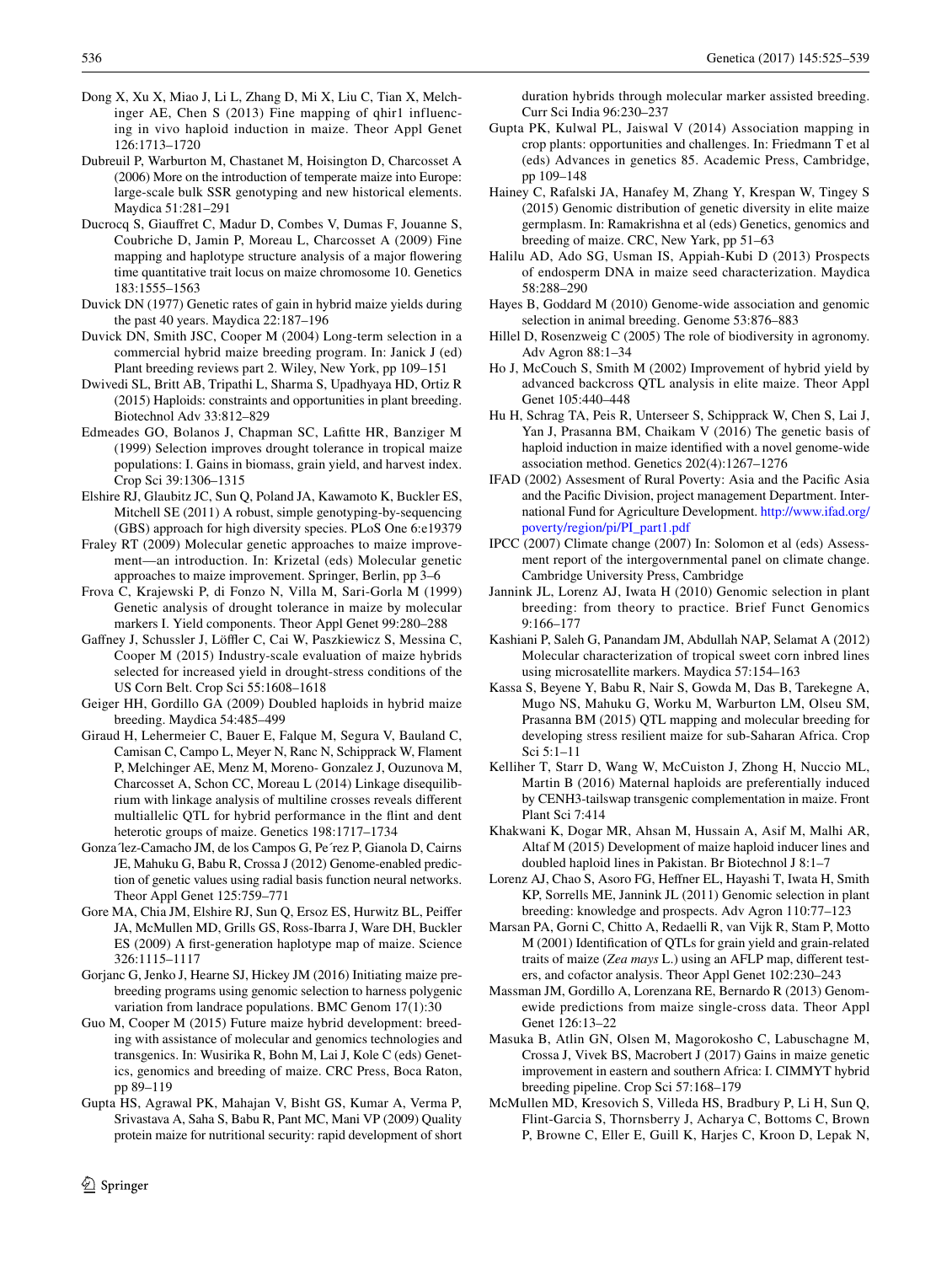Mitchell SE, Peterson B, Pressoir G, Romero S, Rosas MO, Salvo S, Yates H, Hanson M, Jones E, Smith S, Glaubitz JC, Goodman M, Ware D, Holland JB, Buckler ES (2009) Genetic properties of the maize nested association mapping population. Science 325:737–740

- <span id="page-12-19"></span>Mendes MP, de Souza CL (2016) Genomewide prediction of tropical maize single-crosses. Euphytica 209(3):651–663
- <span id="page-12-23"></span>Messina CD, Podlich D, Dong Z, Samples M, Cooper M (2011) Yield-trait performance landscapes: from theory to application in breeding maize for drought tolerance. J Exp Bot 62:855–868
- <span id="page-12-22"></span>Messmer R, Fracheboud Y, Banziger M, Vargas M, Stamp P, Ribaut JM (2009) Drought stress and tropical maize: QTL-by-environment interactions and stability of QTLs across environments for yield components and secondary traits. Theor Appl Genet 119:913–930
- <span id="page-12-18"></span>Meuwissen THE, Hayes BJ, Goddard ME (2001) Prediction of total genetic value using genome-wide dense marker maps. Genetics 157:1819–1829
- <span id="page-12-16"></span>Nair SK, Babu R, Magorokosho C, Mahuku G, Semagn K, Beyene Y, Das B, Mukambi D, Kumar PL, Boddupalli PM (2015) Fine mapping of Msv1, a major QTL for resistance to Maize Streak Virus leads to development of production markers for breeding pipelines. Theor Appl Genet 128:1839–1854
- <span id="page-12-15"></span>Nepolean T, Hossain F, Shiriga K, Mittal S, Arora K, Rathore A, Mohan S, Shah T, Sharma R, Namratha PM, Mithra ASV, Mohaptara T, Gupta HS (2013) Unravelling the genetic architecture of subtropical maize (*Zea mays* L.) lines and their utility in breeding programs. BMC Genom 14:877–890
- <span id="page-12-3"></span>Osman KA, Tang B, Wang YP, Chen JH, Yu F, Li L, Han XS, Zhang ZX, Yan JB, Zheng YL, Yue B, Qiu FZ (2013) Dynamic QTL analysis and candidate gene mapping for waterlogging tolerance at maize seedling stage. PLoS One 8:e79305
- <span id="page-12-14"></span>Owens BF, Lipka AE, Magallanes-Lundback M, Tiede T, Diepenbrock CH, Kandianis CB, Kim E, Cephala J, Buell CR, Buckler ES (2014) A foundation for provitamin A biofortification of maize: genome-wide association and genomic prediction models of carotenoid levels. Genetics 198(4):1699–1716
- <span id="page-12-17"></span>Parts L, Cubillos FA, Warringer J, Jain K, Salinas F, Bumpstead SJ, Molin M, Zia A, Simpson JT, Quail MA, Moses A, Louis EJ, Durbin R, Liti G (2011) Revealing the genetic structure of a trait by sequencing a population under selection. Genome Res 21:1131–1138
- <span id="page-12-4"></span>Perez-de-Castro AM, Vilanova S, Canizares J, Pascual L, Blanca JM, Diez MJ, Prohens J, Pico B (2012) Application of genomic tools in plant breeding. Curr Genom 13:179–195
- <span id="page-12-9"></span>Peterson BK, Weber JN, Kay EH, Fisher HS, Hoekstra HE (2012) Double digest RADseq: an inexpensive method for de novo SNP discovery and genotyping in model and non-model species. PLoS One 7:e37135
- <span id="page-12-24"></span>Poland JA, Bradbury PJ, Buckler ES, Nelson RJ (2011) Genomewide nested association mapping of quantitative resistance to northern leaf blight in maize. Proc Natl Acad Sci USA 108:6893–6898
- <span id="page-12-1"></span>Prasanna BM (2012a) Diversity in global maize germplasm: characterization and utilization. J Biosciences 37:843–855
- <span id="page-12-2"></span>Prasanna BM (2012b) Molecular breeding and biotechnology for maize improvement in the developing world: challenges and opportunities. In: Proceedings of the 3rd National Maize Workshop of Ethiopia, pp 87–93
- <span id="page-12-7"></span>Prasanna BM, Hoisington DA (2003) Molecular breeding for maize improvement: an overview. Indian J Biotechnol 2:85–98
- <span id="page-12-5"></span>Prasanna BM, Pixley K, Warburton ML, Xie CX (2010) Molecular marker-assisted breeding options for maize improvement in Asia. Mol Breed 26:339–356
- <span id="page-12-0"></span>Prasanna B, Babu R, Nair S, Semagn K, Chikam V, Cairns J (2014) Molecular marker-assisted breeding for tropical maize

improvement. In: Ramakrishna et al (eds) Genetics, genomics and breeding of maize. CRC, New York, pp 89–119

- <span id="page-12-27"></span>Prigge V, Sanchez C, Dhillon BS, Schipprack W, Araus JL, Banziger M, Melchinger AE (2011) Doubled haploids in tropical maize: I. Effects of inducers and source germplasm on in vivo haploid induction rates. Crop Sci 51:1498–1506
- <span id="page-12-25"></span>Prigge V, Schipprack W, Mahuku G, Atlin GN, Melchinger AE (2012a) Development of in vivo haploid inducers for tropical maize breeding programs. Euphytica 185:481–490
- <span id="page-12-26"></span>Prigge V, Xu XW, Li L, Babu R, Chen SJ, Atlin GN, Melchinger AE (2012b) New insights into the genetics of in vivo induction of maternal haploids, the backbone of doubled haploid technology in maize. Genetics 190:781–793
- <span id="page-12-20"></span>Ribaut JM, Hoisington DA, Deutsch JA, Jiang C, Gonzalez-de-Leon D (1996) Identification of quantitative trait loci under drought conditions in tropical maize. 1. Flowering parameters and the anthesis-silking interval. Theor Appl Genet 92:905–914
- <span id="page-12-21"></span>Ribaut JM, Jiang C, GonzalezdeLeon D, Edmeades GO, Hoisington DA (1997) Identification of quantitative trait loci under drought conditions in tropical maize, Yield components and markerassisted selection strategies. Theor Appl Genet 94:887–896
- <span id="page-12-10"></span>Richard C, Osiru DS, Mwala MS, Lubberstedt T (2016) Genetic diversity and heterotic grouping of the core set of southern African and temperate maize (*Zea mays* L.) Inbred lines using SNP markers. Maydica 61(1):M3
- <span id="page-12-11"></span>Sabadin PK, de Souza CL, de Souza AP, Garcia AAF (2008) QTL mapping for yield components in a tropical maize population using microsatellite markers. Hereditas 145:194–203
- <span id="page-12-8"></span>Schnable PS, Ware D, Fulton RS, Stein JC, Wei FS, Pasternak S, Liang CZ, Zhang JW, Fulton L, Graves TA, Minx P, Reily AD, Courtney L, Kruchowski SS, Tomlinson C, Strong C, Delehaunty K, Fronick C, Courtney B, Rock SM, Belter E, Du FY, Kim K, Abbott RM, Cotton M, Levy A, Marchetto P, Ochoa K, Jackson SM, Gillam B, Chen WZ, Yan L, Higginbotham J, Cardenas M, Waligorski J, Applebaum E, Phelps L, Falcone J, Kanchi K, Thane T, Scimone A, Thane N, Henke J, Wang T, Ruppert J, Shah N, Rotter K, Hodges J, Ingenthron E, Cordes M, Kohlberg S, Sgro J, Delgado B, Mead K, Chinwalla A, Leonard S, Crouse K, Collura K, Kudrna D, Currie J, He RF, Angelova A, Rajasekar S, Mueller T, Lomeli R, Scara G, Ko A, Delaney K, Wissotski M, Lopez G, Campos D, Braidotti M, Ashley E, Golser W, Kim H, Lee S, Lin JK, Dujmic Z, Kim W, Talag J, Zuccolo A, Fan C, Sebastian A, Kramer M, Spiegel L, Nascimento L, Zutavern T, Miller B, Ambroise C, Muller S, Spooner W, Narechania A, Ren LY, Wei S, Kumari S, Faga B, Levy MJ, McMahan L, Van Buren P, Vaughn MW, Ying K, Yeh CT, Emrich SJ, Jia Y, Kalyanaraman A, Hsia AP, Barbazuk WB, Baucom RS, Brutnell TP, Carpita NC, Chaparro C, Chia JM, Deragon JM, Estill JC, Fu Y, Jeddeloh JA, Han YJ, Lee H, Li PH, Lisch DR, Liu SZ, Liu ZJ, Nagel DH, McCann MC, SanMiguel P, Myers AM, Nettleton D, Nguyen J, Penning BW, Ponnala L, Schneider KL, Schwartz DC, Sharma A, Soderlund C, Springer NM, Sun Q, Wang H, Waterman M, Westerman R, Wolfgruber TK, Yang LX, Yu Y, Zhang LF, Zhou SG, Zhu Q, Bennetzen JL, Dawe RK, Jiang JM, Jiang N, Presting GG, Wessler SR, Aluru S, Martienssen RA, Clifton SW, McCombie WR, Wing RA, Wilson RK (2009) The B73 maize genome: complexity, diversity, and dynamics. Science 326:1112–1115
- <span id="page-12-13"></span>Segura V, Vilhjálmsson BJ, Platt A, Korte A, Seren Ü, Long Q, Nordborg M (2012) An efficient multi-locus mixed-model approach for genome-wide association studies in structured populations. Nat Genet 44(7):825–830
- <span id="page-12-12"></span>Semagn K, bjørnstad Å, Xu Y (2010) The genetic dissection of quantitative traits in crops. Electron J Biotechnol 13:5
- <span id="page-12-6"></span>Semagn K, Babu R, Hearne S, Olsen M (2014) Single nucleotide polymorphism genotyping using Kompetitive Allele Specific PCR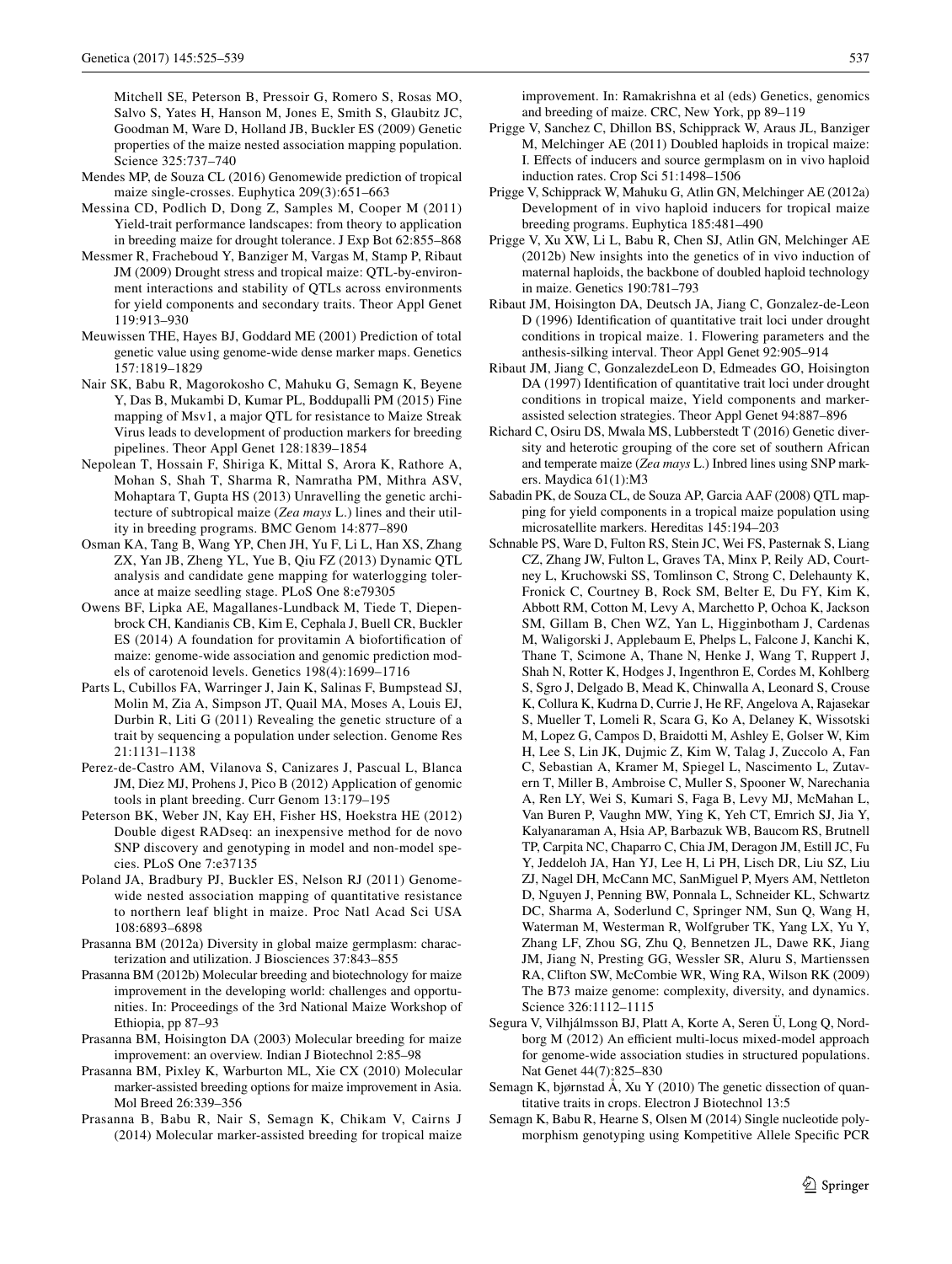(KASP): overview of the technology and its application in crop improvement. Mol Breed 33:1–14

- <span id="page-13-8"></span>Sharma L, Prasanna BM, Ramesh B (2010) Analysis of phenotypic and microsatellite-based diversity of maize landraces in India, especially from the North East Himalayan region. Genetica 138:619–631
- <span id="page-13-3"></span>Shehata AI, Al-Ghethar HA, Al-Homaidan AA (2009) Application of simple sequence repeat (SSR) markers for molecular diversity and heterozygosity analysis in maize inbred lines. Saudi J Biol Sci 16:57–62
- <span id="page-13-4"></span>Sibov ST, De Souza CL, Garcia AAF, Garcia AF, Silva AR, Mangolin CA, Benchimol LL, De Souza AP (2003) Molecular mapping in tropical maize (*Zea mays* L.) using microsatellite markers. 1. Map construction and localization of loci showing distorted segregation. Hereditas 139:96–106
- <span id="page-13-0"></span>Sood S, Flint-Garcia S, Willcox MC, Holland JB (2014) Mining natural variation for maize improvement: Selection on phenotypes and genes. In: Tuberosa R et al (eds) Genomics of plant genetic resources. Springer, Netherlands, pp 615–649
- <span id="page-13-29"></span>Swarts K, Li H, Romero Navarro JA, An D, Romay MC, Hearne S, Buckler ES (2014) Novel methods to optimize genotypic imputation for low-coverage, next-generation sequence data in crop plants. Plant Genome 7(3). [https://doi.org/10.3835/](https://doi.org/10.3835/plantgenome2014.05.0023) [plantgenome2014.05.0023](https://doi.org/10.3835/plantgenome2014.05.0023)
- <span id="page-13-16"></span>Swinnen S, Schaerlaekens K, Pais T, Claesen J, Hubmann G, Yang YD, Demeke M, Foulquie-Moreno MR, Goovaerts A, Souvereyns K, Clement L, Dumortier F, Thevelein JM (2012) Identification of novel causative genes determining the complex trait of high ethanol tolerance in yeast using pooled-segregant whole-genome sequence analysis. Genome Res 22:975–984
- <span id="page-13-17"></span>Takagi H, Uemura A, Yaegashi H, Tamiru M, Abe A, Mitsuoka C, Utsushi H, Natsume S, Kanzaki H, Matsumura H, Saitoh H, Yoshida K, Cano LM, Kamoun S, Terauchi R (2013) MutMap-Gap: whole-genome resequencing of mutant F2 progeny bulk combined with de novo assembly of gap regions identifies the rice blast resistance gene Pii. New Phytol 200:276–283
- <span id="page-13-5"></span>Tamilkumar P, Senthil N, Sureshkumar S, Thangavelu AU, Nagarajan P, Vellaikumar S, Raveendran M (2014) Introgression of low phytic acid locus (lpa2-2) into an elite Maize (*Zea mays* L.) inbred through marker assisted backcross breeding. Aust J Crop Sci 8:1224–1231
- <span id="page-13-18"></span>Technow F, Schrag TA, Schipprack W, Bauer E, Simianer H, Melchinger AE (2014) Genome properties and prospects of genomic prediction of hybrid performance in a breeding program of maize. Genetics 197:1343–1355
- <span id="page-13-15"></span>Thirunavukkarasu N, Hossain F, Arora K, Sharma R, Shiriga K, Mittal S, Mohan S, Namratha PM, Dogga S, Rani TS, Katragadda S, Rathore A, Shah T, Mohapatra T, Gupta HS (2014) Functional mechanisms of drought tolerance in subtropical maize (*Zea mays* L.) identified using genome-wide association mapping. BMC Genom 15:1182
- <span id="page-13-2"></span>Thomson MJ (2014) High-throughput SNP genotyping to accelerate crop improvement. Plant Breed Biotechnol 2:195–212
- <span id="page-13-27"></span>Tian F, Bradbury PJ, Brown PJ, Hung H, Sun Q, Flint-Garcia S, Rocheford TR, McMullen MD, Holland JB, Buckler ES (2011) Genome-wide association study of leaf architecture in the maize nested association mapping population. Nat Genet 43:159–162
- <span id="page-13-12"></span>Tombuloglu H, Aydin M, Filiz E (2015) Comparative analysis of embryo surrounding region (Esr-6) genes in Turkish maize varieties: sequencing and modeling. Braz J Bot 38:10
- <span id="page-13-21"></span>Tuberosa R (2012) Phenotyping for drought tolerance of crops in the genomics era. Front Physiol 3:347–382
- <span id="page-13-22"></span>Tuberosa R, Salvi S (2006) Genomics-based approaches to improve drought tolerance of crops. Trends Plant Sci 11:405–412
- <span id="page-13-20"></span>Tuberosa R, Salvi S, Sanguineti MC, Landi P, Maccaferri M, Conti S (2002) Mapping QTLs regulating morpho-physiological

traits and yield: Case studies, shortcomings and perspectives in drought-stressed maize. Ann Bot (Lond) 89:941–963

- <span id="page-13-10"></span>Unterseer S, Bauer E, Haberer G, Seidel M, Knaak C, Ouzunova M, Meitinger T, Strom TM, Fries R, Pausch H, Bertani C, Davassi A, Mayer KF, Schön CC (2014) A powerful tool for genome analysis in maize: development and evaluation of the high density 600 k SNP genotyping array. BMC Genom 15:232–233
- <span id="page-13-23"></span>Vadez V, Kholova J, Hummel G, Zhokhavets U, Gupta SK, Hash CT (2015) LeasyScan: a novel concept combining 3D imaging and lysimetry for high-throughput phenotyping of traits controlling plant water budget. J Exp Bot 66:5581–5593
- <span id="page-13-13"></span>Van Inghelandt D, Melchinger AE, Martinant JP, Stich B (2012) Genome-wide association mapping of flowering time and northern corn leaf blight (*Setosphaeria turcica*) resistance in a vast commercial maize germplasm set. BMC Plant Biol 12:56–71
- Vandesompele J, De Preter K, Pattyn F, Poppe B, Van Roy N, De Paepe A, Speleman F (2002) Accurate normalization of real-time quantitative RT-PCR data by geometric averaging of multiple internal control genes. Genom Biol 3:research/0034.11
- <span id="page-13-19"></span>Veldboom LR, Lee M (1996) Genetic mapping of quantitative trait loci in maize in stress and nonstress environments: I. Grain yield and yield components. Crop Sci 36:1310–1319
- <span id="page-13-6"></span>Vielle-Calzada JP, de la Vega OM, Hernandez-Guzman G, Ibarra-Laclette E, Alvarez-Mejia C, Vega-Arreguin JC, Jimenez-Moraila B, Fernandez-Cortes A, Corona-Armenta G, Herrera-Estrella L, Herrera-Estrella A (2009) The palomero genome suggests metal effects on domestication. Science 326:1078–1078
- <span id="page-13-14"></span>Vinayan MT, Babu R, Jyothsna T, Zaidi PH, Blummel M (2013) A note on potential candidate genomic regions with implications for maize stover fodder quality. Field Crop Res 153:102–106
- <span id="page-13-1"></span>Wallace JG, Larsson SJ, Buckler ES (2014) Entering the second century of maize quantitative genetics. Heredity 112:30–38
- <span id="page-13-9"></span>Warburton ML, Xianchun X, Franco J, Melchinger AE, Frisch M, Bohn M, Hoisington D (2002) Genetic characterization of CIMMYT inbred maize lines and open pollinated populations using large scale fingerprinting methods. Crop Sci 42:1832–1840
- Wasala SK, Prasanna BM (2012) Microsatellite marker-based diversity and population genetic analysis of selected lowland and midaltitude maize landrace accessions of India. J Plant Biochem Biotechnol 22:392–400
- <span id="page-13-24"></span>Weber VS, Araus JL, Cairns JE, Sanchez C, Melchinger AE, Orsini E (2012) Prediction of grain yield using reflectance spectra of canopy and leaves in maize plants grown under different water regimes. Field Crops Res 128:82–90
- <span id="page-13-7"></span>Wen W, Franco J, Chavez-Tovar VH, Yan J, Taba S (2012) Genetic characterization of a core set of a tropical maize race Tuxpeño for further use in maize improvement. PLoS One 7(3):e32626
- White WG, Moose SP, Weil CF, McCann MC, Carpita NC, Below FE (2011) Tropical maize: exploiting maize genetic diversity to develop a novel annual crop for lignocellulosic biomass and sugar production. In: Routes to cellulosic ethanol. Springer, New York, pp 167–179
- <span id="page-13-11"></span>Xu Y, Skinner DJ, Wu H, Palacios-Rojas N, Araus JL, Yan J, Gao S, Warburton ML, Crouch JH (2009) Advances in maize genomics and their value for enhancing genetic gains from breeding. Int J Plant Genom 2009:957602
- <span id="page-13-28"></span>Xu J, Yuan YB, Xu YB, Zhang GY, Guo XS, Wu FK, Wang Q, Rong TZ, Pan GT, Cao MJ, Tang QL, Gao SB, Liu YX, Wang J, Lan H, Lu YL (2014) Identification of candidate genes for drought tolerance by whole-genome resequencing in maize. BMC Plant Biol 14:83
- <span id="page-13-26"></span>Xu C, Ren Y, Jian Y, Guo Z, Zhang Y, Xie C, Fu J, Wang H, Li P (2017) Development of a maize 55 K SNP array with improved genome coverage for molecular breeding. Mol Breed 37:20–32
- <span id="page-13-25"></span>Yan JB, Kandianis CB, Harjes CE, Bai L, Kim EH, Yang XH, Skinner DJ, Fu ZY, Mitchell S, Li Q, Fernandez MGS, Zaharieva